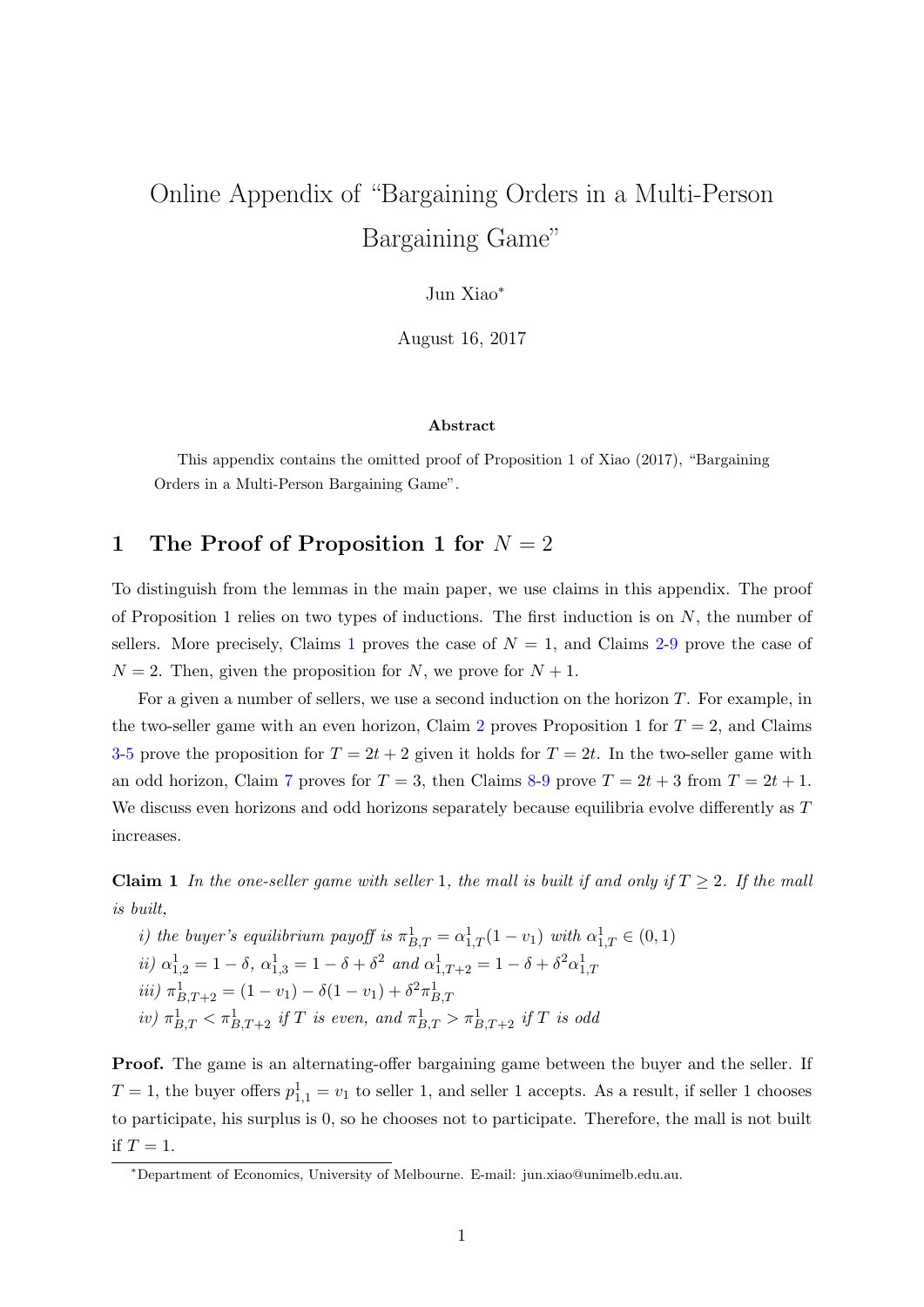Consider the game with  $T = 2t + 2 > 1$  periods,  $G(1, 2t + 2)$ . The buyer offers in the first period, and the alternating offering structure implies that seller 1 offers in the last period. Therefore, we have

<span id="page-1-0"></span>
$$
p_{1,2t+2}^1 = H_{1,1} + \delta q_{1,2t+1}^1 \tag{1}
$$

$$
1 - q_{1,2t+1}^1 = \delta(1 - p_{1,2t}^1) \tag{2}
$$

where [\(1\)](#page-1-0) means that the buyer suggests a price of  $p_{1,2t+2}^1$  such that the seller is indifferent between accepting and rejecting, and [\(2\)](#page-1-0) means that the seller suggests a price of  $q_{1,2t+1}^1$  such that the buyer is indifferent between accepting and rejecting.

Recall that  $H_{1,1} = v_1(1-\delta)$ , so we can express  $p_{1,2t+2}^1$  in terms of  $p_{1,2t}^1$  by solving for  $q_{1,2t+1}^1$ from  $(2)$  and substituting it into  $(1)$ . In particular, we obtain

<span id="page-1-1"></span>
$$
p_{1,2t+2}^1 - v_1 = (1 - v_1)(\delta - \delta^2) + \delta^2(p_{1,2t}^1 - v_1)
$$
\n(3)

If the one-seller game has only two periods, the equilibrium price is  $p_{1,2}^1 = v_1 + \delta(1 - v_1)$  by backward induction. We can rearrange this to get  $p_{1,2}^1 - v_1 = \delta(1 - v_1)$ , then solve equation [\(3\)](#page-1-1) recursively to obtain  $p_{1,2t+2}^1 - v_1 = (1 - v_1)(\delta - \delta^2 + \delta^3 - \dots - \delta^{2t} + \delta^{2t+1})$ . Hence,

$$
p_{1,2t+2}^{1} = v_1 + \frac{\delta + \delta^{2t+2}}{1+\delta} (1 - v_1)
$$
  
=  $v_1 + (1 - \alpha_{1,2t+2}^{1})(1 - v_1)$  (4)

where  $\alpha_{1,2t+2}^1 = 1 - (\delta + \delta^{2t+2})/(1+\delta)$ . Therefore, the buyer's payoff is  $\pi_{B,2t+2}^1 = 1 - p_{1,2t+2}^1 =$  $\alpha_{1,2t+2}^1(1-v_1)$ . In addition,  $\lim_{t\to\infty} \alpha_{1,2t}^1 = \delta/(1-\delta)$ ,  $\alpha_{1,2t+2}^1 = 1-\delta + \delta^2 \alpha_{1,2t}^1$ , which implies iii), and  $\alpha_{1,2t}^1 < \alpha_{1,2t+2}^1$ , which implies iv).

Similarly, the buyer offers in the final period of  $G(1, 2t + 1)$ , therefore we have

$$
p_{1,2t+1}^1 = H_{1,1} + \delta q_{1,2t}^1,
$$
  

$$
1 - q_{1,2t}^1 = \delta(1 - p_{1,2t-1}^1),
$$

and

$$
p_{1,2t+1}^{1} = v_1 + \frac{\delta - \delta^{2t+1}}{1+\delta} (1-v_1)
$$
  
=  $v_1 + (1-\alpha_{1,2t+1}^{1})(1-v_1)$  (5)

where  $\alpha_{1,2t+1}^1 = 1 - (\delta - \delta^{2t+1})/(1+\delta)$ . Therefore, the buyer's payoff is  $\pi_{B,2t+1}^1 = 1 - p_{1,2t+1}^1 =$  $\alpha_{1,2t+1}^1(1-v_1)$ . In addition,  $\lim_{t\to\infty} \alpha_{1,2t-1}^1 = \delta/(1-\delta)$ ,  $\alpha_{B,2t+1}^1 = 1-\delta+\delta^2\alpha_{1,2t-1}^1$ , which implies iii), and  $\alpha_{1,2t-1}^1 > \alpha_{1,2t+1}^1$ , which implies iv).

According to Claim [1,](#page-0-0) the buyer's payoff in a one-seller game is decreasing in odd  $T$  but increasing in even T. Moreover,  $\pi_{B,3}^1 > ... > \lim_{t \to \infty} \pi_{B,2t+1}^1 = \lim_{t \to \infty} \pi_{B,2t}^1 > ... > \pi_{B,2}^1$ , and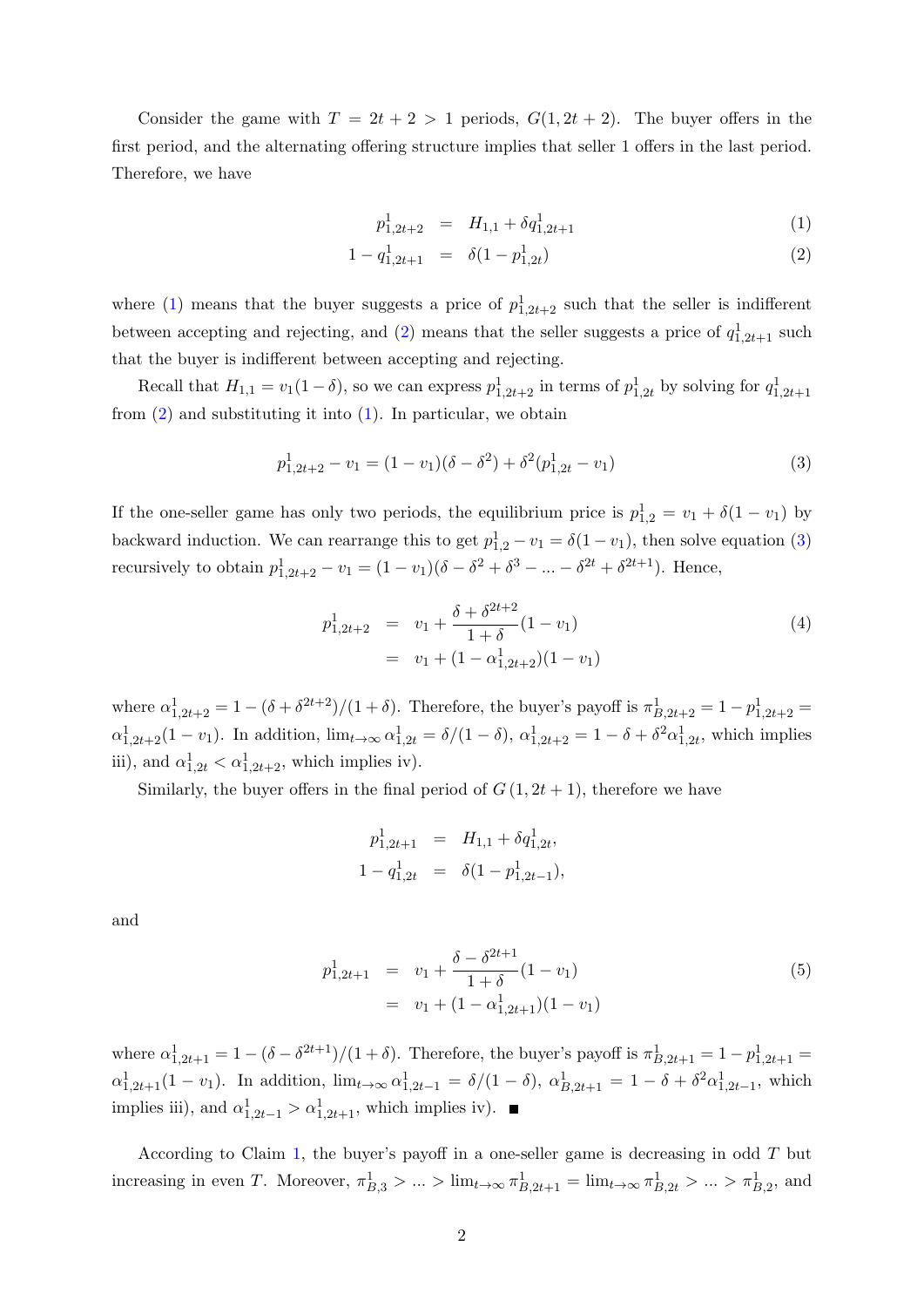<span id="page-2-1"></span>

 $p_{1,2}^1 > p_{1,4}^1 > \ldots > \lim_{t \to \infty} p_{1,2t}^1 = \lim_{t \to \infty} p_{1,2t-1}^1 > \ldots > p_{B,3}^1.$ 

Recall that before the bargaining game starts, every player chooses not to participate if his/her surplus in every equilibrium is zero. Next, suppose every player chooses to participate the bargaining game and consider the resulting subgame, which we refer to as the "two-seller game given participation". In the two-seller game given participation, consider four cases:

"××": no agreement in period 1 of  $G(B, 2, T)$  and  $G(2, B, T - 1)$ "

" $\checkmark$  x": agreement in period 1 of  $G(B, 2, T)$  but no agreement in period 1 of  $G(2, B, T - 1)$ " $\times$  $\checkmark$ ": no agreement in period 1 of  $G(B, 2, T)$  but agreement in period 1 of  $G(2, B, T - 1)$ " $\checkmark \checkmark$ ": agreement in period 1 of  $G(B, 2, T)$  and  $G(2, B, T - 1)$ 

According to Claim [3,](#page-3-0) case " $\times\checkmark$ " does not arise with even horizons, but the other cases may arise depending on the value of  $v_2$  relative to other parameters. Figure [1](#page-2-1) illustrates the ranges of  $v_2$  corresponding to these cases.<sup>[1](#page-2-2)</sup> The case in which the mall is built is highlighted in grey. The condition for the mall to be built and other properties illustrated in Figure [1](#page-2-1) are established in Claim [6.](#page-11-0)

<span id="page-2-0"></span>Claim 2 In the two-seller game with  $T = 2$ , the mall is not built. In the subgame given participation, the mall is built if and only if

<span id="page-2-3"></span>
$$
\delta \pi_{B,1}^1 - v_2 \ge 0 \tag{6}
$$

where  $\pi_{B,1}^1$  is the buyer's payoff in the one-seller game given participation. If the mall is built in the subgame, seller 2 sells in period 1 for  $p_{2,2}^2 = v_2$ , and seller 1 sells in period 2 for  $p_{1,1}^1 = v_1$ .

**Proof.** Suppose  $(6)$  holds, and consider period 2 first. If the buyer bargains with seller j in this period, she suggests a price  $p_{j,1}^1 = v_j$  such that the seller is indifferent between accepting and rejecting, and the seller accepts. Similarly, in period 1 the buyer suggests  $p_{i,2}^2 = v_i$ , which seller *i* accepts. Therefore, if the buyer bargains with seller 2 first, her payoff is  $\pi_{B,2}^2 = \delta \pi_{B,1}^1 - p_{2,2}^2 =$  $\delta(1 - v_1) - v_2$ , which is positive because of [\(6\)](#page-2-3). In contrast, if the buyer bargains with seller 1

<span id="page-2-2"></span><sup>&</sup>lt;sup>1</sup>The figure does not include  $T = 2$  because it mean little to discuss the cases. For example, if there is no agreement in period 1, the mall cannot be built because there are not enough periods to persuade both sellers.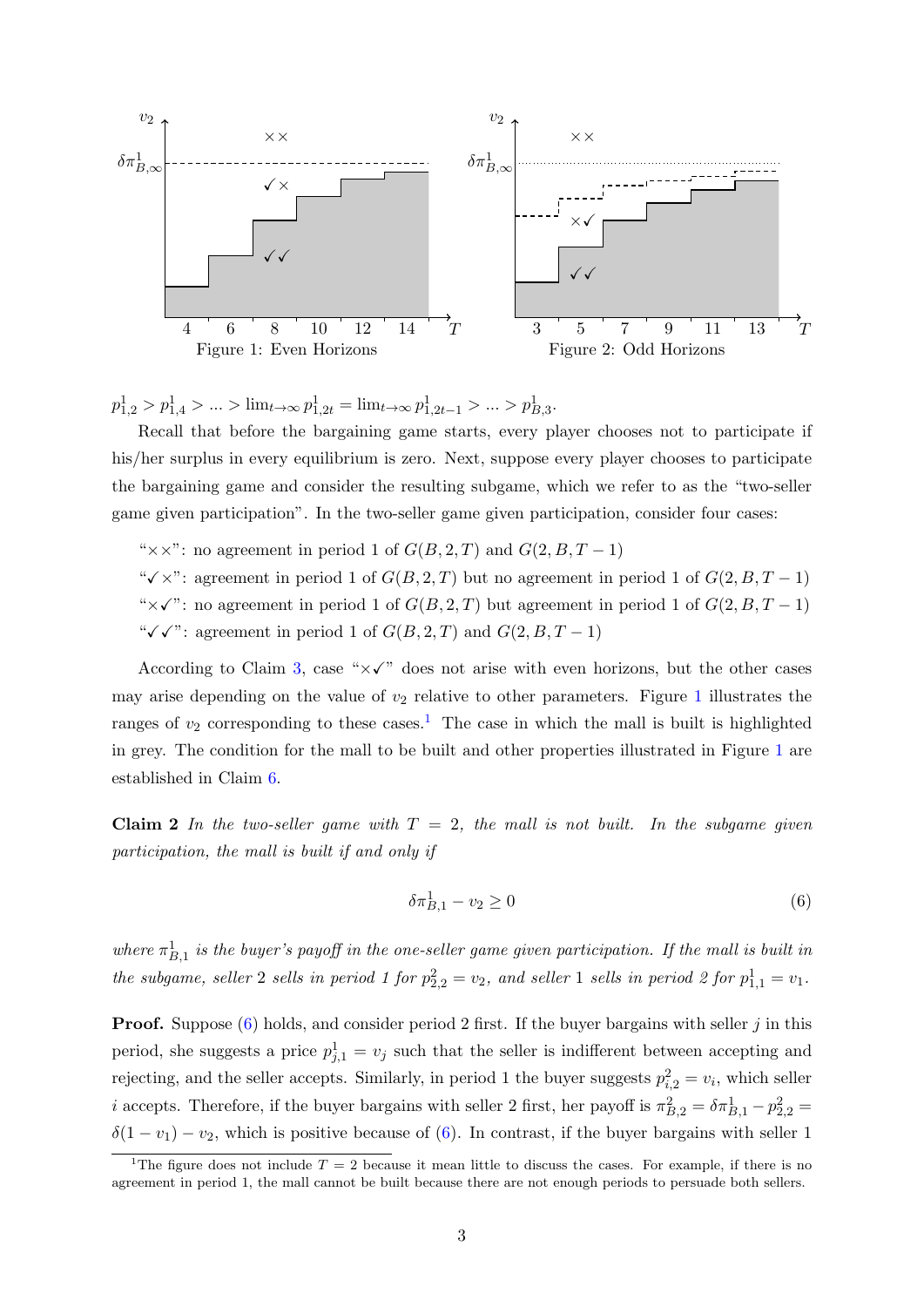first, her payoff is  $\pi_{B,2}^{2'} = \delta(1 - v_2) - v_1$ , which is lower than  $\pi_{B,2}^{2}$  because  $\delta < 1$ . Hence, the buyer prefers to bargain with seller 2 first.

If [\(6\)](#page-2-3) is violated, both  $\pi_{B,2}^2$  and  $\pi_{B,2}^2$  are negative, so the buyer does not initiate bargaining in period 1, so the mall is not built.  $\blacksquare$ 

<span id="page-3-0"></span>Claim 3 In the two-seller game given participation with  $T = 2t + 2 \ge 4$ , the first purchase cannot be in period 2.

**Proof.** Suppose that there is no agreement in period 1 and that seller i sells at a price of  $q_{i,2t+1}^2$ in period 2. In period 1, the seller would accept any price above  $p_{i,2t+2}^2 = H_{i,1} + \delta q_{i,2t+1}^2$ , where the RHS is his payoff if he rejects  $p_{i,2t+2}^2$ . The buyer offers  $p_{i,2t+2}^2$  in period 1 if it gives her a payoff no lower than waiting one period. That is,

<span id="page-3-1"></span>
$$
\delta \pi_{B,2t+1}^1 - p_{i,2t+2}^2 \ge \delta [\delta \pi_{B,2t}^1 - q_{i,2t+1}^2].\tag{7}
$$

where  $\pi_{B,2t+1}^1$  and  $\pi_{B,2t}^1$  are the buyer's payoffs in the one-seller games with  $T = 2t + 1$  and  $T = 2t$  respectively. Substituting  $p_{i,2t+2}^2$  into [\(7\)](#page-3-1), we obtain  $\delta \pi_{B,2t+1}^1 - (H_{i,1} + \delta q_{i,2t+1}^2) \geq$  $\delta[\delta \pi_{B,2t}^1 - q_{i,2t+1}^2],$  or

<span id="page-3-2"></span>
$$
\delta \pi_{B,2t+1}^1 - v_i \ge \delta [\delta \pi_{B,2t}^1 - v_i] \tag{8}
$$

Recall that Claim [1](#page-0-0) implies  $\pi^1_{B,2t+1} > \pi^1_{B,2t}$ , so [\(8\)](#page-3-2) holds. Thus, there is an agreement in period 1, which contradicts with the assumption in the beginning of the proof.  $\blacksquare$ 

<span id="page-3-4"></span>Claim 4 Suppose seller 2 sells in period 1 in the two-seller game given participation with  $T = 2t$ for  $t \geq 1$ . Then, if the mall is built in the two-seller game with  $T = 2t + 2$ , seller 2 also sells in period 1.

**Proof.** If seller 2 sells in period 1 in the two-seller game with participation  $T = 2t$ , as in Figure [1,](#page-2-1) we have case " $\sqrt{\checkmark}$ " or " $\sqrt{\checkmark}$ ". If the mall is built in the two-seller game with  $T = 2t + 2$ , we prove, in three steps, that the buyer first purchases from seller 2. Step I shows a useful preliminary result.

**Step I.** For  $T = 2t$ , seller 2's surplus is smaller than seller 1's, i.e.,

<span id="page-3-3"></span>
$$
p_{2,T}^2 - v_2 \le \delta(p_{1,T-1}^1 - v_1) \tag{9}
$$

To see this, notice that if  $T = 2$ , [\(9\)](#page-3-3) reduces to  $v_2 - v_2 \leq \delta(v_1 - v_1)$ , which is true. Suppose (9) holds for  $T = 2t - 2$ . Then, under the assumption of Claim [4,](#page-3-4) there are two possibilities:

First, seller 2 sells in period 1 of  $G(B, 2, 2t)$  and  $G(2, B, 2t - 1)$ . Then,

<span id="page-3-5"></span>
$$
p_{2,2t}^2 - v_2 = \delta(q_{2,2t-1}^2 - v_2) \tag{10}
$$

$$
(\delta \pi_{B,2t-2}^1 - v_2) - (q_{2,2t-1}^2 - v_2) = \delta[(\delta \pi_{B,2t-3}^1 - v_2) - (p_{2,2t-2}^2 - v_2)] \tag{11}
$$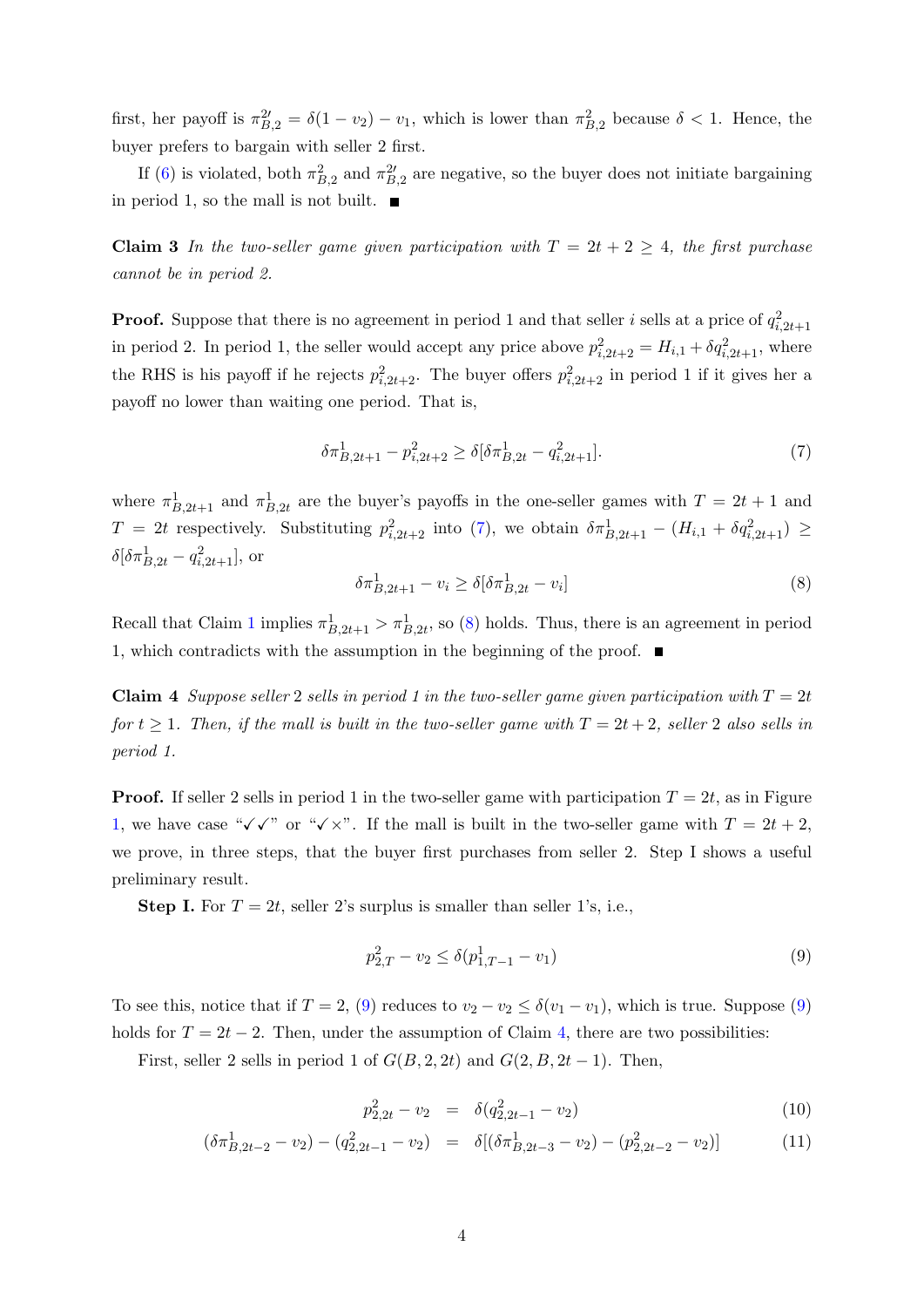Therefore,

<span id="page-4-0"></span>
$$
p_{2,2t}^2 - v_2 = \delta(\delta \pi_{B,2t-2}^1 - v_2) - \delta^2(\delta \pi_{B,2t-3}^1 - v_2) + \delta^2(p_{2,2t-2}^2 - v_2)
$$
  
\n
$$
\leq \delta(\delta \pi_{B,2t-2}^1 - v_2) - \delta^2(\delta \pi_{B,2t-3}^1 - v_2) + \delta^3(p_{1,2t-3}^1 - v_1)
$$
  
\n
$$
= \delta^2(1 - v_1 - \pi_{1,2t-2}^1) - \delta v_2 - \delta^3(1 - v_1 - \pi_{1,2t-3}^1) + \delta^2 v_2 + \delta^3(p_{1,2t-3}^1 - v_1)
$$
  
\n
$$
= -\delta^2 \pi_{1,2t-2}^1 + \delta^3 \pi_{1,2t-3}^1 + (\delta - \delta^2)(\delta(1 - v_1) - v_2) + \delta^3(p_{1,2t-3}^1 - v_1)
$$
  
\n
$$
< (\delta - \delta^2)(\delta(1 - v_1) - v_2) + \delta^3(p_{1,2t-3}^1 - v_1)
$$
\n(12)

where the first inequality is from [\(9\)](#page-3-3) for  $T = 2t - 2$ , and the last inequality is from  $\delta \pi^1_{1,2t-3}$  $\pi^1_{1,2t-2}$  in Claim [1.](#page-0-0)

Second, suppose seller 2 sells in period 1 of  $G(B, 2, 2t)$  but not in period 1 of  $G(2, B, 2t-1)$ . Then,  $p_{2,2t}^2 - v_2 = \delta^2(p_{2,2t-2}^2 - v_2)$ . Additionally, [\(9\)](#page-3-3) for  $T = 2t - 2$  implies  $p_{2,2t}^2 - v_2 =$  $\delta^2(p_{2,2t-2}^2 - v_2) \leq \delta^3(p_{1,2t-3}^1 - v_1)$ . Notice that  $(\delta - \delta^2)(\delta(1 - v_1) - v_2) > 0$ , so we also have [\(12\)](#page-4-0). Hence, [\(12\)](#page-4-0) holds in both possibilities.

In the one-seller game with  $T = 2t - 1$ , seller 1's surplus is the total surplus  $1 - v_1$  minus the buyer's surplus, i.e.,

<span id="page-4-1"></span>
$$
p_{1,2t-1}^1 - v_1 = (1 - v_1) - \pi_{B,2t-1}^1
$$
  
=  $(1 - v_1) - (1 - v_1) + \delta(1 - v_1) - \delta^2 \pi_{B,2t-3}^1$   
=  $\delta(1 - v_1) - \delta^2(1 - v_1) + \delta^2(p_{1,2t-3}^1 - v_1)$ 

where the second equality is from iii) in Claim [1](#page-0-0) and the last is due to the same reason of the first equality. Solving for  $\delta^2(p_{1,2t-3}^1 - v_1)$  from this equation and substituting it into [\(12\)](#page-4-0), we obtain

$$
p_{2,2t}^2 - v_2 < -v_2(\delta - \delta^2) + \delta(p_{1,2t-1}^1 - v_1) < \delta(p_{1,2t-1}^1 - v_1)
$$

which is [\(9\)](#page-3-3) with  $T = 2t$ . Therefore, if (9) holds for  $T = 2t - 2$ , it also holds for  $T = 2t$ . Hence, by induction, the claim in Step I is true.

Step II. Characterize the necessary and sufficient condition for seller 1 to sell in period 1 of  $G(B,1,2t+2)$ . Consider two cases: First, seller 1 sells in period 1 of  $G(B,1,2t+2)$  and  $G(1, B, 2t + 1)$ . In period 1 of  $G(1, B, 2t + 1)$ , the buyer accepts any price no higher than  $q_{1,2t+1}^2$  such that  $\delta \pi_{B,2t}^1 - q_{1,2t+1}^2 = \delta(\delta \pi_{B,2t-1}^1 - p_{2,2t}^2)$ , where  $\pi_{B,2t}^1$  is the buyer's payoff in the one-seller game with seller 1 with horizon  $2t$ . This equation means the buyer is indifferent between accepting the price or wait one more period. In addition, seller 1 offers such a price if  $q_{1,2t+1}^2 \geq H_{1,2} + \delta^2 p_{1,2t-1}^1$ , which means his payoff from the offer is no lower than that from selling after seller 2. The two conditions above imply that seller 1 sells in period 1 of  $G(1, B, 2t + 1)$ if and only if  $\delta \pi_{B,2t}^{1'} - \delta(\delta \pi_{B,2t-1}^1 - p_{2,2t}^2) \ge H_{1,2} + \delta^2 p_{1,2t-1}^1$ . Substituting  $\pi_{B,2t-1}^1 = 1 - p_{1,2t-1}^1$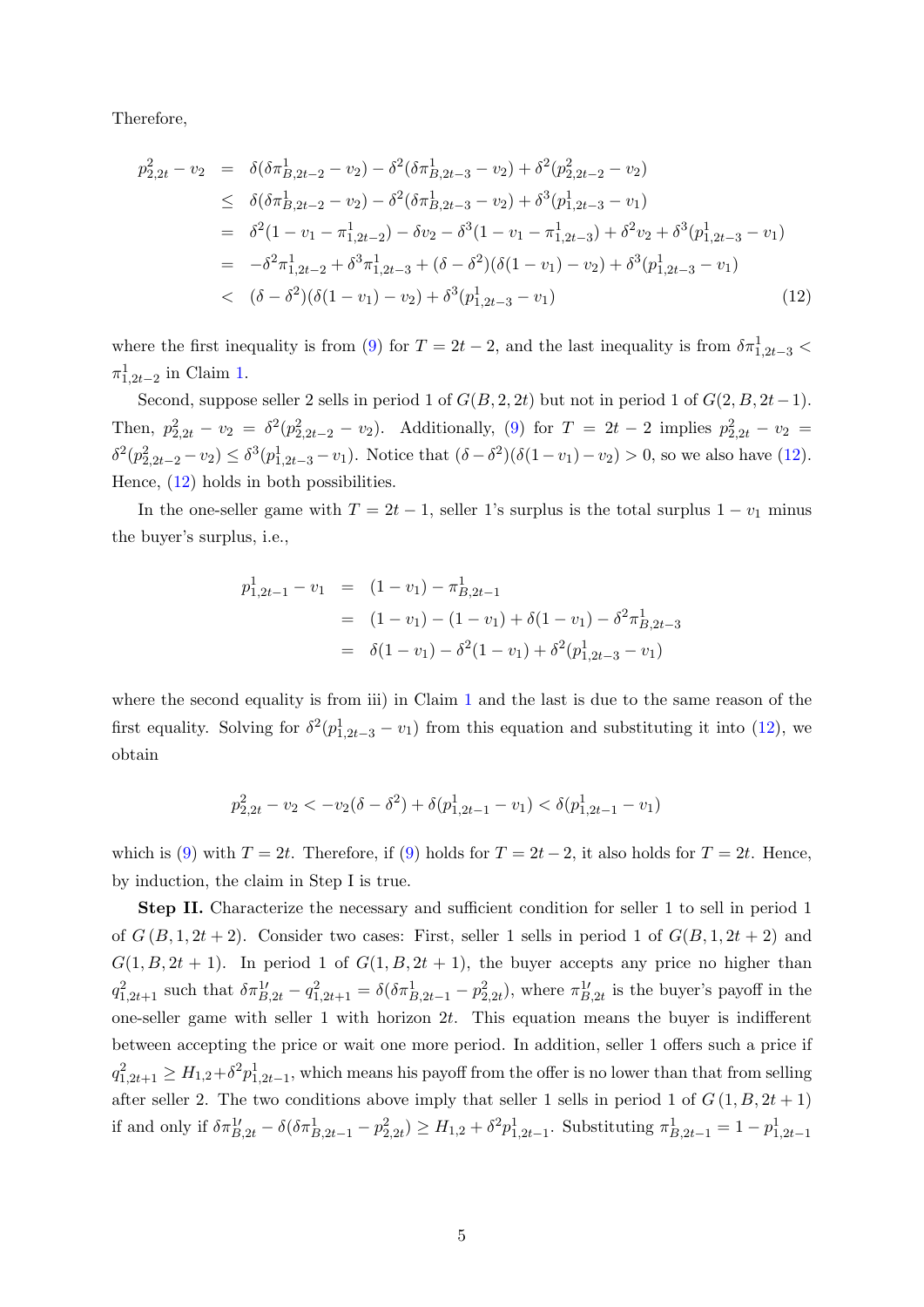and  $H_{1,2} = (1 - \delta)v_1(1 + \delta)$  into this inequality, we can cancel  $p_{1,2t-1}^1$  and obtain

$$
\delta \pi_{B,2t}^{1\prime} - v_1 \ge \delta [\delta (1 - v_1) - p_{2,2t}^2]
$$
\n(13)

This means that the total surplus of the buyer and seller 1 in  $G(1, B, 2t + 1)$  is no lower than the present value of their surplus in  $G(B, 2, 2t)$ . According to Claim [3,](#page-3-0) if seller 1 sells in period 1 of  $G(1, B, 2t + 1)$ , he must sell in period 1 of  $G(B, 1, 2t + 2)$ . Therefore, the first case arises if and only if [\(13\)](#page-4-1) holds.

Second, consider the case in which seller 1 agrees in period 1 of  $G(B, 1, 2t + 2)$  but not in period 1 of  $G(1, B, 2t + 1)$ . According to the derivation of [\(13\)](#page-4-1), seller 1 does not sell in period 1 of  $G(1, B, 2t + 1)$  if  $(13)$  is violated. Then, in period 1 of  $G(B, 1, 2t + 2)$ , seller 1 accepts any price higher than  $p_{1,2t+2}^2 = H_{1,3} + \delta^3 p_{1,2t-1}^1$ , and the buyer offers such a price if  $\delta \pi_{B,2t+1}^{1\prime} - p_{1,2t+2}^2 \geq \delta^2 (\delta \pi_{B,2t-1}^1 - p_{2,2t}^2)$ . Substituting  $p_{1,2t+2}^2$ ,  $H_{1,3} = (1 - \delta)v_1(1 + \delta + \delta^2)$  and  $\pi_{B,2t-1}^1 = 1 - p_{1,2t-1}^1$  into this inequality, we obtain

<span id="page-5-0"></span>
$$
\delta \pi_{B,2t+1}^{1'} - v_1 \ge \delta^2 [\delta(1 - v_1) - p_{2,2t}^2]
$$
\n(14)

This means that the total surplus of the buyer and seller 1 in  $G(B, 1, 2t + 2)$  is no lower than the present value of their surplus in  $G(B, 2, 2t)$ . Therefore, the second case arises if and only if  $(14)$  holds but  $(13)$  does not.

Recall that Claim [1](#page-0-0) implies  $\pi_{B,2t+1}^{1'} > \pi_{B,2t}^{1'}$ . Therefore, the left hand side (LHS) of [\(13\)](#page-4-1) is smaller than that of  $(14)$ , while the right hand side  $(RHS)$  of  $(13)$  is larger. Hence,  $(13)$ implies [\(14\)](#page-5-0). Then, combining the two cases above, we obtain that seller 1 sells in period 1 of  $G(B, 1, 2t + 2)$  if and only if  $(14)$  holds.

**Step III.** Suppose seller 1 sells first when  $T = 2t + 2$ , then the buyer is better off by bargaining with seller 2 first instead.

If there is no agreement in the first two periods, the buyer purchases from seller 2 first according to the assumption in Claim [4.](#page-3-4) Therefore, we only need to consider the case in which seller 1 sells in period 1 or 2 when  $T = 2t + 2$ . Because Claim [3](#page-3-0) already excludes the case in which seller 1 sells in period 2, it is sufficient to examine the case in which seller 1 sells in period 1.

By the same argument in Step II, the necessary and sufficient condition for seller 2 to sell in period 1 of  $G(B, 2, 2t + 2)$  is

<span id="page-5-1"></span>
$$
\delta \pi_{B,2t+1}^1 - v_2 \ge \delta^2 [\delta(1 - v_1) - p_{2,2t}^2]
$$
\n(15)

This means that the total surplus of the buyer and seller 2 in  $G(B, 2, 2t + 2)$  is no lower than the present value of their surplus in  $G(B, 2, 2t)$ . If seller 1 sells in period 1 of  $G(B, 1, 2t + 2)$ , Step II implies that [\(14\)](#page-5-0) holds. Recall that Claim [1](#page-0-0) implies  $\pi^1_{B,2t+1} > \pi^1_{B,2t+1}$ , so (14) implies [\(15\)](#page-5-1). This means that if the buyer can purchase from seller 1 in period 1, so can she purchase from seller 2 in period 1.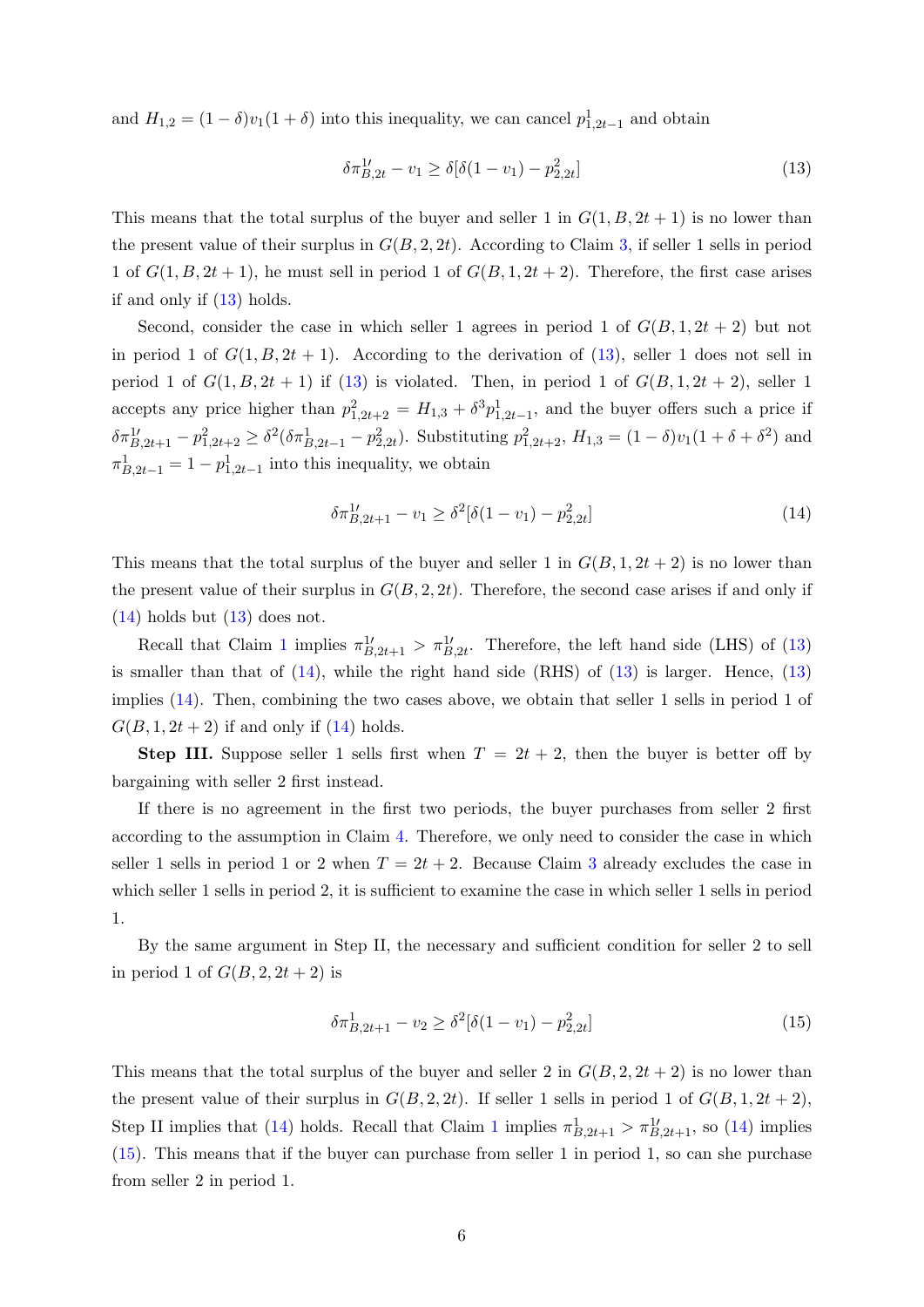In the remainder of Step III, we show that the buyer's payoff is higher if she purchases from seller 2 in period 1. We first derive the buyer's payoff if she purchases from seller 1 first, and then show that it is lower than her payoff if she purchases from seller 2 first. Specifically, consider one scenario in which seller 1 agrees in period 1 in  $G(B, 1, 2t + 2)$  and  $G(1, B, 2t + 1)$ . Then, analogues of [\(10\)](#page-3-5) and [\(11\)](#page-3-5) are  $\delta \pi_{B,2t}^{1\prime} - q_{1,2t+1}^2 = \delta \pi_{B,2t}^2$  and  $p_{1,2t+2}^2 - v_1 = \delta (q_{1,2t+1}^2 - v_1)$ . Therefore, the buyer's payoff is  $\pi_{B,2t+2}^{2'} = \delta \pi_{B,2t+1}^{1'} - p_{1,2t+2}^{2} = (\delta \pi_{B,2t+1}^{1'} - v_1) - \delta (q_{1,2t+1}^{2} - v_1).$ Because the first purchase cannot in period 2 due to Claim [3,](#page-3-0) the above scenario arises if seller 1 is willing to offer  $q_{1,2t+1}^2$  in period 1 of  $G(1, B, 2t + 1)$ , i.e.,  $q_{1,2t+1}^2 - v_1 \geq \delta^2(p_{1,2t-1}^1 - v_1)$ , which is equivalent to

<span id="page-6-0"></span>
$$
\delta \pi_{B,2t}^1 - v_1 - \delta \pi_{B,2t}^2 \ge \delta^2 (p_{1,2t-1}^1 - v_1)
$$
\n(16)

because of  $\delta \pi_{B,2t}^{1\prime} - q_{1,2t+1}^2 = \delta \pi_{B,2t}^2$ .

If [\(16\)](#page-6-0) does not hold, another scenario arises, where seller 1 agrees in period 1 in  $G(B, 1, 2t+$ 2) but not in period 1 of  $G(1, B, 2t + 1)$ . Then, seller 1 is indifferent between accepting and rejecting  $p_{1,2t+2}^2$ , which implies  $p_{1,2t+2}^2 - v_1 = \delta^3(p_{1,2t-1}^1 - v_1)$ . Therefore, the buyer's payoff is  $\pi_{B,2t+2}^2 = \delta \pi_{B,2t+1}^{1} - p_{1,2t+2}^2 = (\delta \pi_{B,2t+1}^{1\prime} - v_1) - \delta^3 (p_{1,2t-1}^1 - v_1)$ . Because of Claim [3,](#page-3-0) there are no other scenarios besides the two above. Therefore, if the buyer purchases from seller 1 first, her payoff is

<span id="page-6-2"></span>
$$
\pi_{B,2t+2}^{2t} = \begin{cases}\n(\delta \pi_{B,2t+1}^{1t} - v_1) - \delta (q_{1,2t+1}^2 - v_1) & \text{if (16) holds} \\
(\delta \pi_{B,2t+1}^{1t} - v_1) - \delta^3 (p_{1,2t-1}^1 - v_1) & \text{otherwise}\n\end{cases}
$$
\n
$$
= \min \{ \delta \pi_{B,2t+1}^{1t} - v_1 - \delta (q_{1,2t+1}^2 - v_1), \delta \pi_{B,2t+1}^{1t} - v_1 - \delta^3 (p_{1,2t-1}^1 - v_1) \}
$$

which means the buyer's payoff is the smaller of the two payoffs derived above. Recall that  $\delta \pi_{B,2t}^{1\prime} - q_{1,2t+1}^2 = \delta \pi_{B,2t}^2$ , so

$$
\pi_{B,2t+2}^{2\prime} = \min \{ \delta \pi_{B,2t+1}^{1\prime} - v_1 - \delta (\delta \pi_{B,2t}^{1\prime} - v_1) + \delta^2 \pi_{B,2t}^2, \delta \pi_{B,2t+1}^{1\prime} - v_1 - \delta^3 (p_{1,2t-1}^1 - v_1) \} \tag{17}
$$

Next, we derive the buyer's payoff if she purchases from seller 2 first. By the same way to derive [\(16\)](#page-6-0), we obtain that seller 2 sells in period 1 of  $G(2, B, 2t + 1)$  if and only if

<span id="page-6-1"></span>
$$
q_{2,2t+1}^2 - v_2 \ge \delta(p_{2,2t}^2 - v_2) \tag{18}
$$

where the RHS is seller 2's surplus from selling after one period of delay. In contrast, the RHS of [\(16\)](#page-6-0) is seller 1's surplus from selling after two period of delay. Moreover, we show in the beginning of Step III that seller 2 sells in period 1 of  $G(B, 2, 2t + 1)$  whether [\(18\)](#page-6-1) holds. Therefore, case " $\checkmark$   $\checkmark$ " arises under [\(18\)](#page-6-1) and case " $\checkmark$   $\times$ " arises otherwise. Following the same analysis for  $(17)$ , we obtain the buyer's payoff as

<span id="page-6-3"></span>
$$
\pi_{B,2t+2}^2 = \begin{cases}\n(\delta \pi_{B,2t+1}^1 - v_2) - \delta(q_{2,2t+1}^2 - v_2) & \text{if (18) holds} \\
(\delta \pi_{B,2t+1}^1 - v_2) - \delta^2(p_{2,2t}^2 - v_2) & \text{otherwise}\n\end{cases}
$$
\n
$$
= \min\{(\delta \pi_{B,2t+1}^1 - v_2) - \delta(q_{2,2t+1}^2 - v_2), (\delta \pi_{B,2t+1}^1 - v_2) - \delta^2(p_{2,2t}^2 - v_2)\}
$$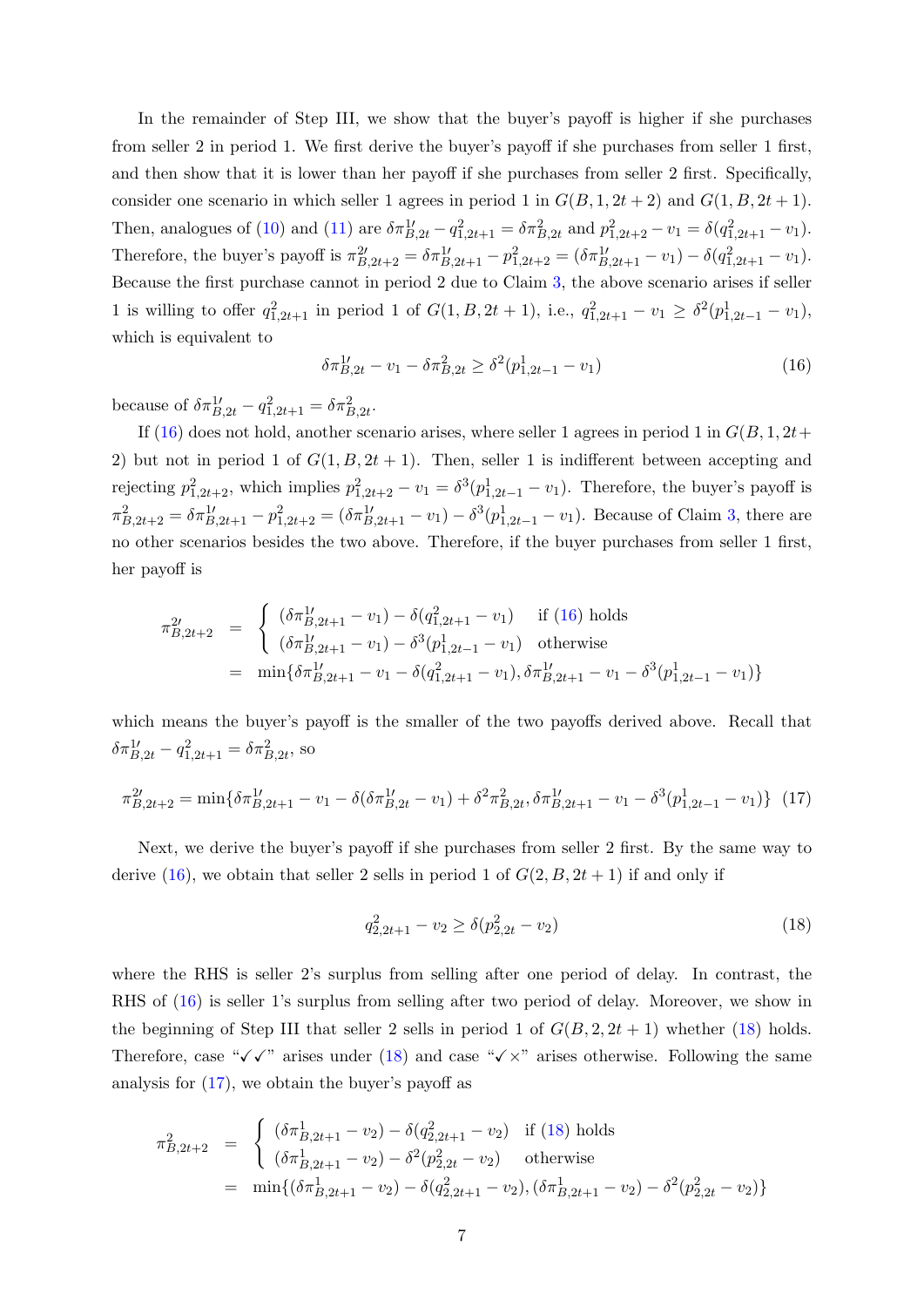Because  $\delta \pi_{B,2t}^1 - q_{2,2t+1}^2 = \delta \pi_{B,2t}^2$ , we obtain

$$
\pi_{B,2t+2}^2 = \min \{ \delta \pi_{B,2t+1}^1 - v_2 - \delta (\delta \pi_{B,2t}^1 - v_2) + \delta^2 \pi_{B,2t}^2, \delta \pi_{B,2t+1}^1 - v_2 - \delta^2 (p_{2,2t}^2 - v_2) \} \tag{19}
$$

Given the above expressions of  $\pi_{B,2t+2}^2$  and  $\pi_{B,2t+2}^{2\prime}$ , we prove below that  $\pi_{B,2t+2}^2 > \pi_{B,2t+2}^{2\prime}$ . Notice that  $\pi_{B,2t+2}^2$  is the minimum of two terms. Therefore, to show  $\pi_{B,2t+2}^2 > \pi_{B,2t+2}^2$ , it is sufficient to verify that, whichever term in [\(19\)](#page-6-3)  $\pi_{B,2t+2}^2$  equals to, it is larger than  $\pi_{B,2t+2}^2$ . Specifically,

The second term in (19) = 
$$
\delta \alpha_{1,2t+1}^1 (1 - v_1) - v_2 - \delta^2 (p_{2,2t}^2 - v_2)
$$
  
\n $\Rightarrow \delta \alpha_{1,2t+1}^1 (1 - v_2) - v_1 - \delta^2 (p_{2,2t}^2 - v_2)$   
\n $\qquad = \delta \pi_{B,2t+1}^1 - v_1 - \delta^2 (p_{2,2t}^2 - v_2)$   
\n $\qquad \ge$  The second term in (17)  
\n $\qquad \ge \pi_{B,2t+2}^{2t}$ 

where the first inequality is from  $\alpha_{1,2t+1}^1 < 1$  $\alpha_{1,2t+1}^1 < 1$  $\alpha_{1,2t+1}^1 < 1$  for  $t \ge 1$  in ii) of Claim 1, and the third inequality from  $(9)$ .

As a result it remains to show that whenever  $\pi_{B,2t+2}^2$  equals the first term in [\(19\)](#page-6-3), it exceeds  $\pi_{B,2t+2}^2$ . Suppose otherwise, then, because both  $\pi_{B,2t+2}^2$  and  $\pi_{B,2t+2}^2$  are continuous in  $v_1$  and  $v_2$ , there must be some  $v_1$  and  $v_2$  such that the two are equal, i.e.,

<span id="page-7-0"></span>
$$
\delta \pi_{B,2t+1}^1 - v_2 - \delta(\delta \pi_{B,2t}^1 - v_2) + \delta^2 \pi_{B,2t}^2 = \pi_{B,2t+2}^{2\prime}
$$
 (20)

from which we construct a contradiction below.

There are two possible scenarios. In the first scenario, [\(16\)](#page-6-0) is voilated. Then,  $\pi^{2'}_{B,2t+2}$  equals the second term in  $(17)$ , and  $(20)$  becomes

<span id="page-7-2"></span>
$$
\delta \pi_{B,2t+1}^1 - v_2 - \delta(\delta \pi_{B,2t}^1 - v_2) + \delta^2 \pi_{B,2t}^2 = \delta \pi_{B,2t+1}^1 - v_1 - \delta^3(p_{1,2t-1}^1 - v_1)
$$

Equation [\(16\)](#page-6-0) is voilated, i.e.,  $\delta \pi_{B,2t}^2 > \delta \pi_{B,2t}^{1\prime} - v_1 - \delta^2 (p_{1,2t-1}^1 - v_1)$ , which, combined with the above equation, implies

$$
\delta \pi_{B,2t+1}^1 - v_2 - \delta(\delta \pi_{B,2t}^1 - v_2) < \delta \pi_{B,2t+1}^1 - v_1 - \delta(\delta \pi_{B,2t}^1 - v_1) \tag{21}
$$

Recall that  $\pi_{B,T}^1 = \alpha_{B,T}^1(1-v_1)$  and  $\pi_{B,T}^{1'} = \alpha_{B,T}^1(1-v_2)$ , so the above inequality is equivalent to

<span id="page-7-1"></span>
$$
\delta \alpha_{B,2t+1}^1 - \delta^2 \alpha_{B,2t}^1 > 1 - \delta \tag{22}
$$

where  $v_1 - v_2$  multiplies to both sides so is cancelled. Recall that in [\(19\)](#page-6-3),  $\pi^2_{B,2t+2}$  equals the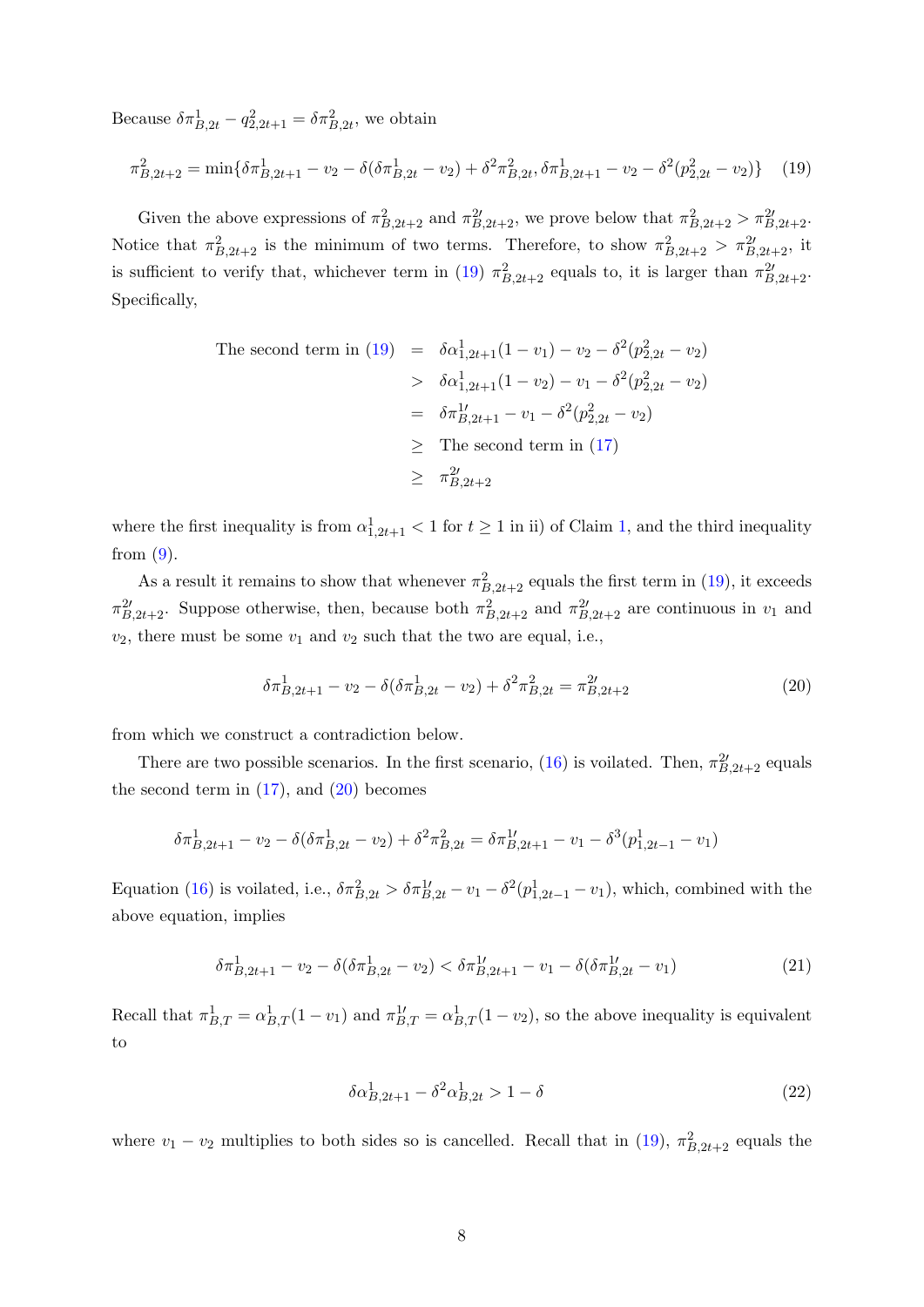LHS of  $(20)$  if  $(18)$  holds. We can also rewrite  $(18)$  as

<span id="page-8-1"></span>
$$
\delta \alpha_{B,2t}^1 - \delta^2 \alpha_{B,2t-1}^1 > (1 - \delta) v_2 / (1 - v_1)
$$

which combined with  $(22)$  gives

$$
\delta \alpha_{B,2t+1}^1 - \delta^3 \alpha_{B,2t-1}^1 > 1 - \delta + (1 - \delta) \delta v_2 / (1 - v_1) \tag{23}
$$

Recall that  $\alpha_{1,T+2}^1 = (1 - \delta) + \delta^2 \alpha_{1,T}^1$  in Claim [1.](#page-0-0) Substituting this equation into [\(23\)](#page-8-1) and rearranging terms, we obtain  $0 > 1 - \delta + v_2/(1 - v_1)$ , which cannot be true because the RHS is positive.

In the second scenario, [\(16\)](#page-6-0) holds. Then,  $\pi^{2'}_{B,2t+2}$  equals the first term in [\(17\)](#page-6-2), and [\(20\)](#page-7-0) becomes

<span id="page-8-2"></span>
$$
\delta \pi_{B,2t+1}^1 - v_2 - \delta(\delta \pi_{B,2t}^1 - v_2) + \delta^2 \pi_{B,2t}^2 = \delta \pi_{B,2t+1}^1 - v_1 - \delta(\delta \pi_{B,2t}^1 - v_1) + \delta^2 \pi_{B,2t}^2
$$

which is equivalent to  $(21)$  with equality. Therefore, we also have  $(22)$  with equality. Following the same argument in the first scenario, we obtain  $0 \geq 1 - \delta + v_2/(1 - v_1)$ , which cannot be true either because the RHS is positive.

As a result,  $\pi_{B,2t+2}^2 < \pi_{B,2t+2}^2$ , which means the buyer prefers to bargain with seller 2 first.

For any even  $T > 2$ , Figure [1](#page-2-1) shows that case " $\times \times$ " arises if and only if  $v_2$  is above a critical value, which is invariant with T. The claim below shows that the critical value is  $\delta(1-v_1)/(1+\delta) \equiv \delta \pi_{B,\infty}^1$ . Recall that case " $\times \times$ " means there is no agreement in the first two periods with seller 2, and the claim below shows a stronger result that there is no agreement in the first two periods with seller 1 either.

<span id="page-8-0"></span>**Claim 5** For any even horizon  $T = 2t \geq 4$ , there is no purchase in periods 1 and 2 in the two-seller game given participation if and only if

$$
\delta \lim_{t \to \infty} \pi_{B,2t-1}^1 < v_2 \tag{24}
$$

**Proof.** From ii) of Claim [1,](#page-0-0)  $\lim_{t\to\infty} \pi_{B,2t-1}^1 = (1-v_1)/(1+\delta)$ . The rest of the proof has four steps. First, suppose the mall is not built in  $G(B, 2, 2)$ , which means  $v_2 > \delta \pi_{B,1}^1$ . We show below that the mall is not built in  $G(B, 2, 2t)$  for  $t > 1$  either. To see this, suppose the mall is not built if the buyer rejects in period 1 of  $G(2, B, 2t-1)$ . Then, the buyer is indifferent between accepting and rejecting  $q_{2,2t-1}^2$  in period 1 if  $\delta \pi_{B,2t-2}^1 - q_{2,2t-1}^2 = 0$ . Seller 2 offers such a price if  $q_{2,2t-1}^2 \ge v_2$ . Therefore, there is no agreement in period 1 of  $G(2, B, 2t-1)$  if  $\delta \pi_{B,2t-2}^1 < v_2$ . Similarly, there is no agreement in period [1](#page-0-0) of  $G(B, 2, 2t)$  if  $\delta \pi_{B,2t-1}^1 < v_2$ . Recall that Claim 1 implies  $\pi_{B,1}^1 > \pi_{B,2t-1}^1 > \pi_{B,2t-2}^1$ , so if  $v_2 > \delta \pi_{B,1}^1$ , there is no agreement in periods 1 and 2 of  $G(B, 2, 2t)$ , and the mall is not built.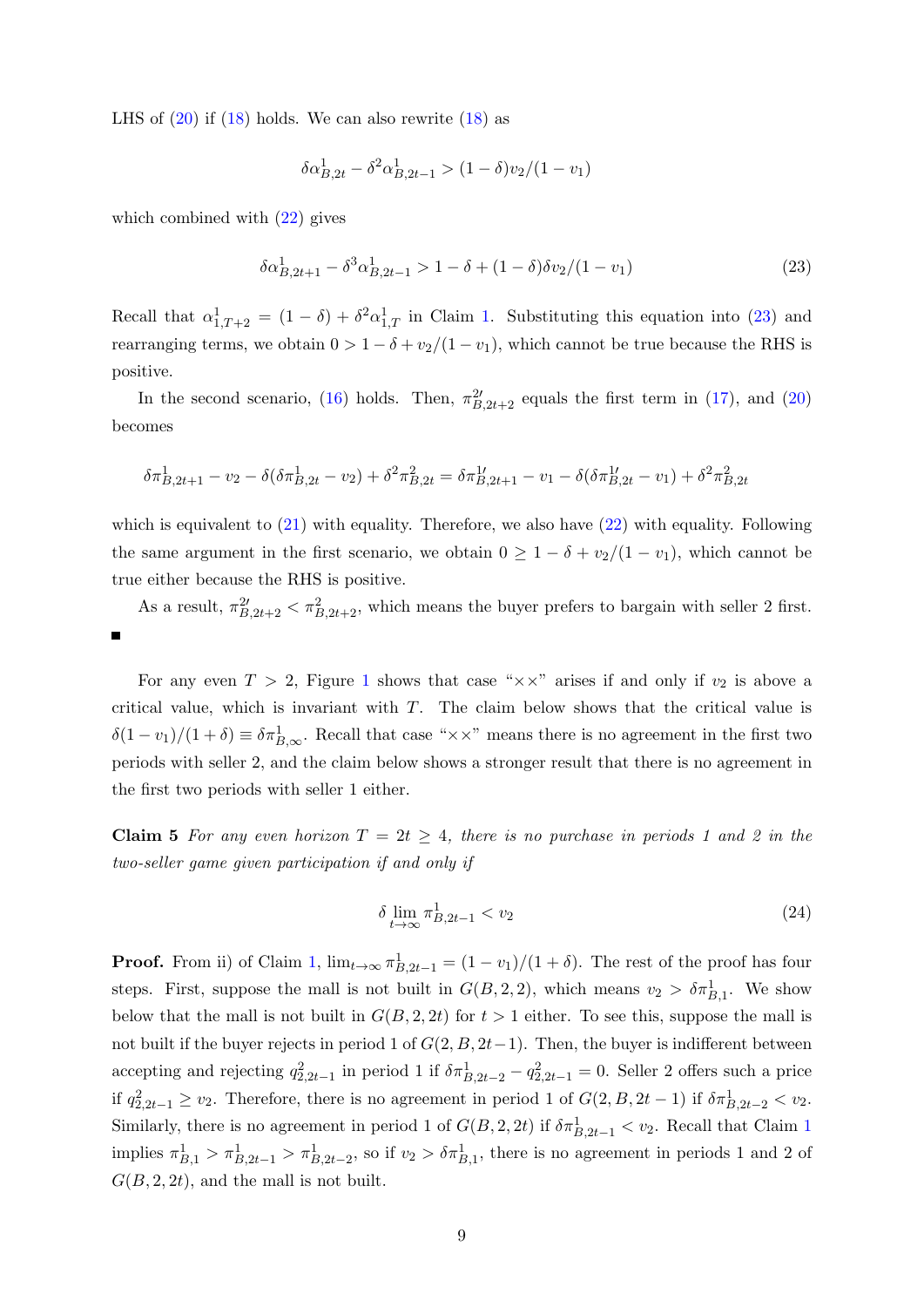Second, suppose the mall is built in  $G(B, 2, 2)$ , which means  $v_2 \geq \delta \pi_{B,1}^1$ . We characterize below the condition for no purchase in periods 1 and 2 of  $G(B, 2, 2t)$ . According to Claim [4,](#page-3-4) we only need to find the condition for seller 2 not to sell in the first two periods.

Consider  $G(2, B, 2t-1)$ . Suppose the mall is eventually built if the buyer rejects in period 1. Then, denote the number of periods left after the first purchase as  $2t'$  $2t'$  with  $1 \le t' < t$ <sup>2</sup>. Claim [3](#page-3-0) implies the first seller is seller 2. Then, the buyer in  $G(2, B, 2t - 1)$  is indifferent between accepting and rejecting  $q_{2t-1}^2$  if  $\delta \pi_{B,2t-2}^1 - q_{2t-1}^2 = \delta^{2(t-t')-1} (\delta \pi_{B,2t'-1}^1 - p_{2,2t'}^2)$ , and seller 2 offers  $q_{2,2t-1}^2$  if  $q_{2t-1}^2 - v_2 \ge \delta^{2(t-t')-1}(p_{2,2t'}^2 - v_2)$ . Therefore, no agreement in period 1 of  $G(2, B, 2t-1)$ if

$$
\delta \pi_{B,2t-2}^1 - \delta^{2(t-t')-1} (\delta \pi_{B,2t'-1}^1 - p_{2,2t'}^2) < \delta^{2(t-t')-1} (p_{2,2t'}^2 - v_2)
$$

or

<span id="page-9-1"></span>
$$
\delta \pi_{B,2t-2}^1 - v_2 < \delta^{2(t-t')-1} (\delta \pi_{B,2t'-1}^1 - v_2) \tag{25}
$$

Consider  $G(B, 2, 2t)$ . Under [\(25\)](#page-9-1), seller 2 is indifferent between accepting and rejecting  $p_{2,2t}^2$ if  $p_{2,2t}^2 - v_2 > \delta^{2(t-t')}(p_{2,2t'}^2 - v_2)$ , and the buyer offers  $p_{2,2t}^2$  if  $\delta \pi_{B,2t-1}^1 - p_{2,2t}^2 \geq \delta^{2(t-t')}(\delta \pi_{B,2t'-1}^1$  $p_{2,2t'}^2$ ). Therefore, no agreement in period 1 of  $G(B, 2, 2t)$  if

$$
\delta \pi_{B,2t-1}^1 - v_2 - \delta^{2(t-t')} (p_{2,2t'}^2 - v_2) < \delta^{2(t-t')} (\delta \pi_{B,2t'-1}^1 - p_{2,2t'}^2)
$$

or

<span id="page-9-2"></span>
$$
\delta \pi_{B,2t-1}^1 - v_2 < \delta^{2(t-t')} (\delta \pi_{B,2t'-1}^1 - v_2) \tag{26}
$$

which means the total surplus of seller 2 and the buyer is less than the present value of their total surplus if the first agreement is delayed until  $2t'$  periods are left. Hence, no agreement in period 1 and 2 of  $G(B, 2, 2t)$  if  $(25)$  and  $(26)$  hold.

Third, we verify that  $(26)$  implies  $(25)$ . To see this, rewrite  $(25)$  as

<span id="page-9-3"></span>
$$
\delta(\delta \pi_{B,2t-2}^1 - v_2) < \delta^{2(t-t')}(\delta \pi_{B,2t'-1}^1 - v_2) \tag{27}
$$

Notice that the RHS is the same as that in  $(26)$ , so it is sufficient to show that the LHS of  $(26)$ is larger than that of [\(27\)](#page-9-3), i.e.,  $\delta \pi_{B,2t-1}^1 - v_2 > \delta(\delta \pi_{B,2t-2}^1 - v_2)$  $\delta \pi_{B,2t-1}^1 - v_2 > \delta(\delta \pi_{B,2t-2}^1 - v_2)$  $\delta \pi_{B,2t-1}^1 - v_2 > \delta(\delta \pi_{B,2t-2}^1 - v_2)$ . Recall that Claim 1 implies  $\pi_{B,2t-1}^1 > \pi_{B,2t-2}^1$ , so  $\delta \pi_{B,2t-1}^1 - v_2 > \delta \pi_{B,2t-2}^1 - v_2 > \delta (\delta \pi_{B,2t-2}^1 - v_2)$ .

Fourth, we prove Claim [5.](#page-8-0) Notice that the two steps above imply no agreement in the first two periods of  $G(B, 2, 2t)$  if and only if  $(26)$  holds. Rewrite  $(26)$  as

<span id="page-9-4"></span>
$$
\frac{\delta \pi_{B,2t-1}^1 - \delta^{2(t-t')} \delta \pi_{B,2t'-1}^1}{1 - \delta^{2(t-t')}} < v_2 \tag{28}
$$

Next, we show that [\(28\)](#page-9-4) is equivalent to [\(24\)](#page-8-2). Recall that in iii) of Claim [1,](#page-0-0) we have  $\pi^1_{B,2t-1}$  =  $(1 - v_1)(1 - \delta) + \delta^2 \pi_{B,2t-3}^1$ , repetition of which implies  $\pi_{B,2t-1}^1 = (1 - v_1)(1 - \delta + \delta^2 - ... \delta^{2(t-t')-1}$ ) +  $\delta^{2(t-t')}\pi^1_{B,2t'-1}$ . Substituting the above expression into [\(28\)](#page-9-4), we can rewrite (28)

<span id="page-9-0"></span><sup>&</sup>lt;sup>2</sup>It turns out that  $t' = 1$ . See Figure [1.](#page-2-1)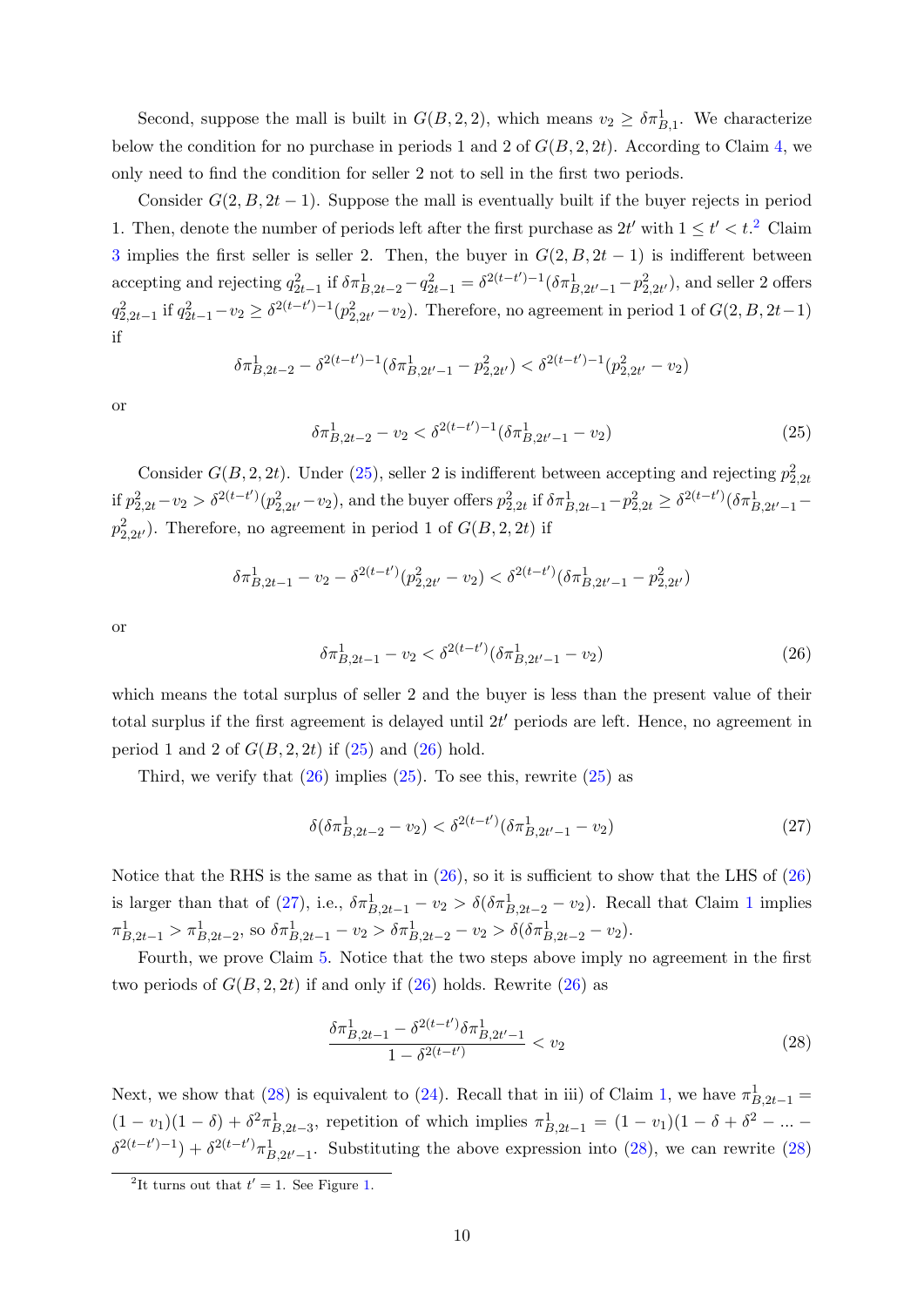as [\(24\)](#page-8-2). Notice that (24) implies  $\delta \lim_{t\to\infty} \pi_{B,2t-1}^{1'} < v_1$ , so there is no agreement in period 1 of  $G(B, 1, 2t)$  and  $G(1, B, 2t - 1)$ . Hence, whichever seller the buyer bargains with, there is no agreement in the first two periods. п

Note that condition  $(24)$  does not depend on T, and inequality  $(26)$  gives an intuition: On the one hand, if the buyer and seller 2 have an agreement in the first two periods, a longer horizon increases the horizon of the one-seller game after the agreement. According to Claim [1,](#page-0-0) this decreases  $\pi^1_{B,2t-1}$ , and reduces the buyer and seller 2's total surplus from the mall. Therefore, the agreement between them is less "attractive". On the other hand, if the buyer and seller 2 have no agreement in the first two periods, a longer horizon increases the delay before the next agreement. Therefore, the agreement between the buyer and seller 2 becomes more "attractive". These two effects cancel each other, so [\(24\)](#page-8-2) is independent of the horizon.

Next, we use the above claims to prove the proposition below, which is Proposition 1 in the main paper.

**Proposition 1** For any  $N \geq 2$  and any  $T \geq 2$ , the N-seller game with horizon T has a unique equilibrium outcome. Moreover, if the mall is built in the outcome, in the first N periods the buyer purchases from the  $N$  sellers in the order of increasing size.

#### Proof of Proposition 1 for  $N = 2$  and  $T = 2t$ .

Consider the two-seller game with sellers 1 and [2](#page-2-0). We start with  $T = 2$ , then Claim 2 implies Proposition 1 for  $T = 2$  $T = 2$ . In addition, Claim 2 implies that if  $T = 2$ , the mall is built in the subgame given participation if and only if [\(6\)](#page-2-3) holds. First, consider the case in which the mall is not built in the subgame given participation when  $T = 2$ . This case arises if [\(6\)](#page-2-3) is violated. Claim [5](#page-8-0) implies that in the subgame given participation with  $T = 4$ , the mall is not built if and only if  $(24)$  holds. We can verify that  $(24)$  holds if  $(6)$  is violated. Therefore, the mall is not built for  $T = 4$ , so Proposition 1 holds for  $T = 4$ .

Second, consider the other case in which the mall is built in the subgame given participation when  $T = 2$  $T = 2$ . Then, Claim 2 implies that seller 2 sells first in the subgame. Claim [4](#page-3-4) implies that if the mall is built when  $T = 4$ , the buyer also purchases from seller 2 in period 1. Hence, the two-seller game has a unique equilibrium outcome, and Proposition 1 holds for  $T = 4$ .

So far, we use Proposition 1 for  $T = 2$  to prove it for  $T = 4$ . Next, suppose the proposition is true for  $T = 2t \geq 4$ , and we prove the proposition for  $T = 2t + 2$ . Suppose  $T = 2t + 2$ and [\(24\)](#page-8-2) holds, then Claim [5](#page-8-0) implies that there is no purchase in the first two periods, and in resulting subgame of 2t periods, Proposition 1 holds by assumption. Thus, the proposition holds for  $T = 2t + 2$ .

Consider  $T = 2t + 2$  and suppose [\(24\)](#page-8-2) does not hold. Then, in the game with horizon 2t given participation, Claim [5](#page-8-0) implies that there is a purchase in the first two periods. Moreover, Claim [3](#page-3-0) implies that the purchase is in period 1, and Step III for Claim [4](#page-3-4) implies that the first seller is seller 2. Therefore, seller 2 sells in period 1 in the game given participation when the horizon is 2t. Then, Claim [4](#page-3-4) implies that if the mall is built with horizon  $2t + 2$ , seller 2 also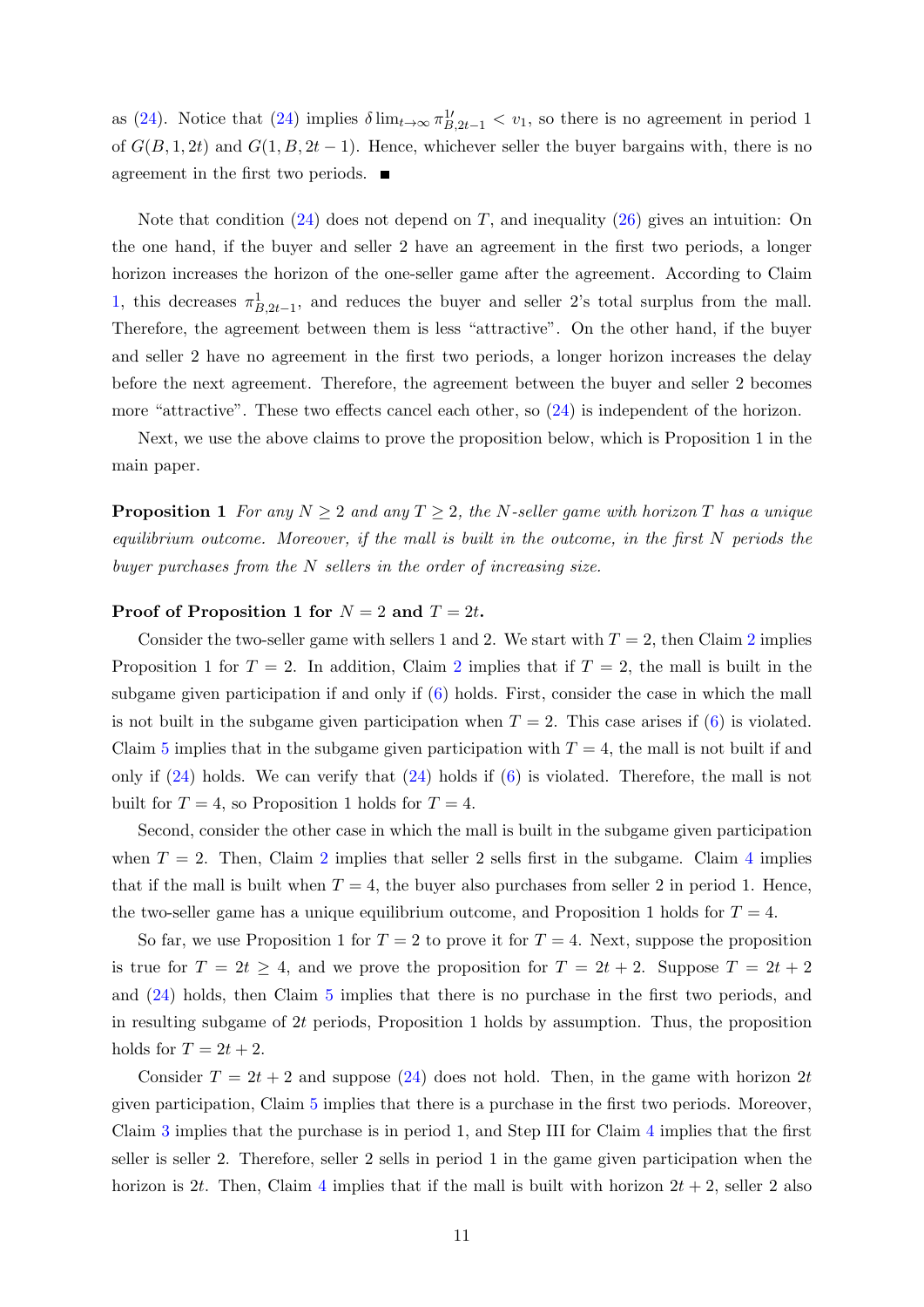sells in period 1. Hence, Proposition 1 holds for  $T = 2t + 2$  in this case as well. Therefore, Proposition 1 holds in the two-seller game with any even horizon. ■

In the above proof, we prove Proposition 1 for  $N = 2$  and  $T = 2t$  without specifying the condition for the mall is built. To complete the analysis for even horizons, the following result characterizes the evolution of the three cases and the condition for the mall to be built. These properties are used to prove Proposition 1 for  $N \geq 3$ .

<span id="page-11-0"></span>**Claim 6** In the two-seller game given participation with horizon  $T = 2t + 2 \ge 4$ , i) case " $\sqrt{\sqrt{r}}$  arises if

<span id="page-11-1"></span>
$$
\delta \pi_{B,T-2}^1 - v_2 \ge \delta (\delta \pi_{B,T-3}^1 - v_2) \tag{29}
$$

- ii) case " $\sqrt{x}$ " arises if neither [\(24\)](#page-8-2) nor [\(29\)](#page-11-1) holds
- iii) case " $\times\times$ " arises if [\(24\)](#page-8-2) holds
- iv) " $\checkmark \checkmark$ " for  $T-2$  implies " $\checkmark \checkmark$ " for  $T$
- v) the mall is built if and only if  $(29)$  holds with a strict inequality

Proof. First, we discuss the evolution of the three possible cases for even horizons. According to Claim [5,](#page-8-0) case " $\times\times$ " arises for  $T = 2t \geq 4$  if [\(24\)](#page-8-2) holds. Suppose (24) does not hold, then case " $\checkmark \checkmark$ " or " $\checkmark \times$ " arises. According to the proof of Claim [4,](#page-3-4) case " $\checkmark \checkmark$ " arises for  $T = 4$  if and only if [\(18\)](#page-6-1) holds for  $t = 1$ . Using  $\delta \pi_{B,2t}^1 - q_{2,2t+1}^2 = \delta \pi_{B,2t}^2$  and  $\delta \pi_{B,2t-1}^1 - p_{2,2t}^2 = \pi_{B,2t}^2$ , we can rewrite [\(18\)](#page-6-1) as [\(29\)](#page-11-1), where  $\pi_{B,1}^1 = 1 - v_1$ . It is equivalent to  $\delta \pi_{B,2}^1 - \delta^2 \pi_{B,1}^1 \ge (1 - \delta)v_2$ . According to Claim [1,](#page-0-0)  $\pi_{B,2}^1 < \pi_{B,1}^1$ , so  $\delta \pi_{B,2}^1 - \delta^2 \pi_{B,1}^1 \leq \delta \pi_{B,2}^1 - \delta^2 \pi_{B,2}^1$ . Therefore, if [\(29\)](#page-11-1) holds for  $T = 2$ , [\(24\)](#page-8-2) does not hold. As a result, case " $\checkmark \checkmark$ " arises for  $T = 4$  if [\(29\)](#page-11-1) holds. If neither  $(24)$  nor  $(29)$  holds, then case " $\checkmark$  x" arises. Similarly,

- i) case " $\sqrt{\checkmark}$ " arises for  $T = 2t + 2$  if [\(29\)](#page-11-1) holds;
- ii) case " $\checkmark$  x" arises if neither [\(24\)](#page-8-2) nor [\(29\)](#page-11-1) holds, and
- iii) case " $\times\times$ " arises if [\(24\)](#page-8-2) holds.

Note that [\(29\)](#page-11-1) implies that the critical value of  $v_2$  dividing the cases " $\checkmark \times$ " and " $\checkmark \checkmark$ " is  $(\delta \pi_{B,2t}^1 - \delta^2 \pi_{B,2t-1}^1)/(1 - \delta)$ . According to Claim [1,](#page-0-0)  $\pi_{B,2}^1 < \pi_{B,4}^1 < ... < \lim_{t \to \infty} \pi_{B,2t}^1 =$  $\lim_{t\to\infty} \pi_{B,2t-1}^1 < ... < \pi_{B,3}^1 < \pi_{B,1}^1$ . Therefore, the critical value increases in t. As a result, iv) case " $\checkmark \checkmark$ " for  $T = 2t$  implies case " $\checkmark \checkmark$ " for  $T = 2t + 2$ .

Second, we derive the condition for the mall to be built. For  $T = 2$  $T = 2$ , Claim 2 implies that the mall is not built. For  $T = 2t + 2 \ge 4$ , the mall is not built in case " $\times \times$ ". To see this, notice that the case arises if  $(24)$  holds, then Claim [5](#page-8-0) implies that there is no agreement until there are two periods left. If the mall is built in the subgame with two periods, both sellers receive a zero surplus according to Claim [2.](#page-2-0) If the mall is not built in the subgame with two periods, every player receives a zero surplus. Therefore, if [\(24\)](#page-8-2) holds, the sellers receive a zero surplus if they participate. Hence, the mall is not built.

For  $T = 2t + 2 \geq 4$ , the mall is not built in case " $\checkmark$  x". The property iv) above implies that if " $\checkmark$  x" arises for  $T = 2t + 2$ , it arises for  $T = 4, 6, ..., 2t$ . Recall that the buyer offers a price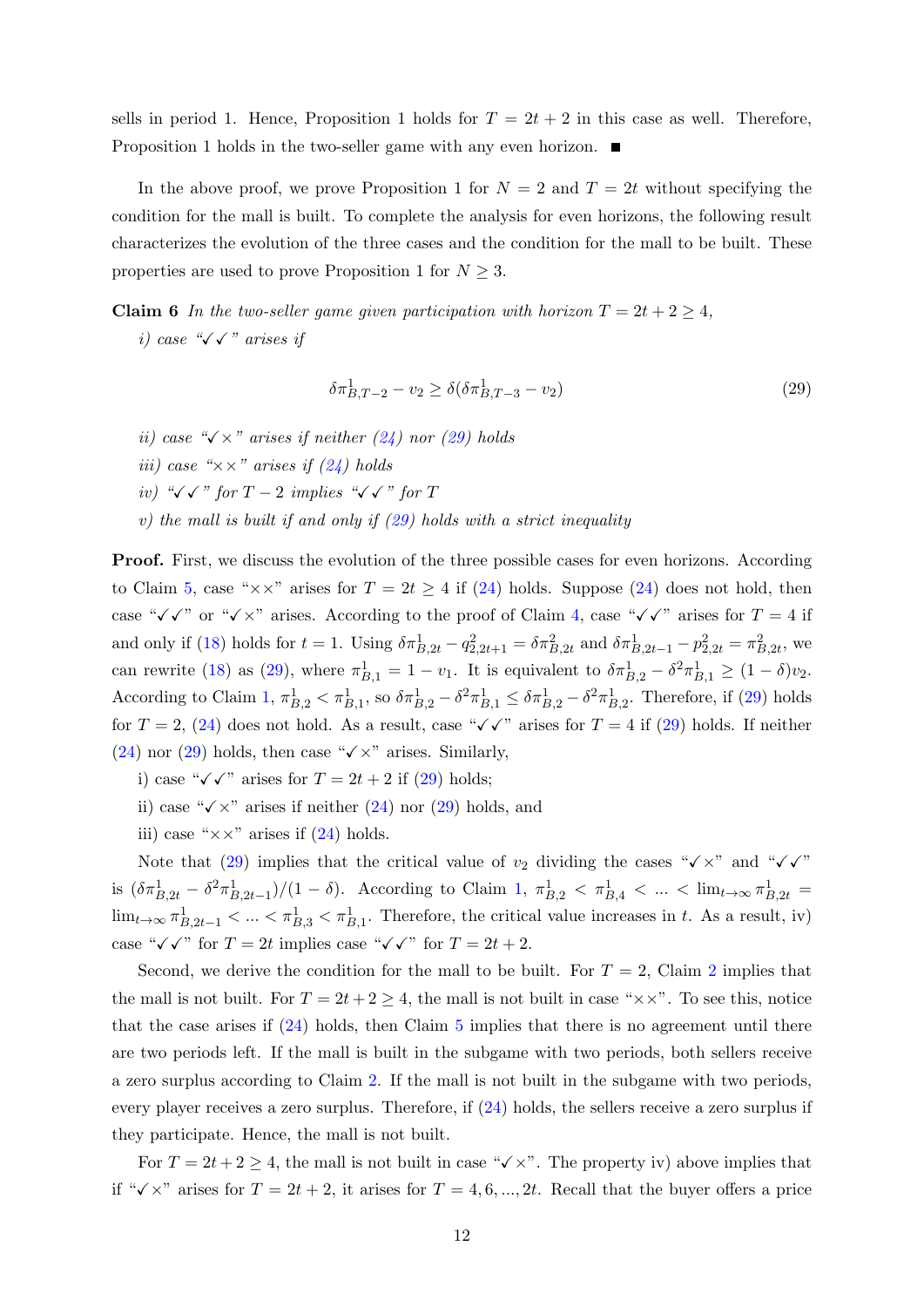such that seller 2 is indifferent between accepting and rejecting, which in case " $\checkmark \times$ " means that seller 2's surplus is the same for  $T = 2t + 2$  and  $T = 2t$ . Repeating this analysis, we obtain that seller 2's surplus is the same as  $T = 2$ , which is zero. Hence, if seller 2 participates, his surplus is zero, so the mall is not built if case " $\checkmark$  x" for  $T = 2t + 2$ .

For  $T = 2t + 2 \ge 4$ , the mall is built in case " $\checkmark \checkmark$ " if [\(29\)](#page-11-1) holds with a strict inequality. It is sufficient to verify that every player receives a positive surplus. In the proof of Claim [4,](#page-3-4) if [\(29\)](#page-11-1) holds with equality, seller 2 is indifferent between offering  $q_{2,2t+1}^2$  and waiting one period in  $G(2, B, 2t+1)$ . If [\(29\)](#page-11-1) holds with a strict inequality, seller 2 strictly prefers offering  $q_{2,2t+1}^2$  than waiting one period. Because seller 2's surplus is nonnegative by waiting one period, her surplus must be positive in  $G(2, B, 2t + 1)$ . In addition, seller 2's surplus in  $G(B, 2, 2t + 2)$  cannot be lower than that in its subgame  $G(2, B, 2t+1)$ , so seller 2's surplus is positive if [\(29\)](#page-11-1) holds with a strict inequality. The buyer's surplus in  $G(2, B, 2t + 1)$  is nonnegative, and Claim [3](#page-3-0) shows that her payoff is even higher in  $G(B, 2, 2t + 2)$ . As a result, the buyer also has a positive surplus. Finally, Claim [1](#page-0-0) implies that  $\alpha_{1,T}^1 \in (0,1)$ , so seller 1's surplus is  $\pi_{1,2t+1}^1 = (1-v_1)\alpha_{1,2t+1}^1 > 0$ . Hence, we verify that every player's surplus is positive, so the mall is built.  $\blacksquare$ 

As a result of the above claim, the mall is built only in case " $\checkmark \checkmark'$ ", which is highlighted in grey in Figure [1.](#page-2-1) So far we have discussed the two-seller game with an even horizon. Next, we consider odd horizons. Claim [7](#page-12-0) proves for  $T = 3$  and demonstrates three cases: " $\sqrt{\checkmark}$ ", " $x\checkmark$ ", " $x\checkmark$ ". Figure [2](#page-2-1) illustrates these cases. In contrast to Figure [2,](#page-2-1) case " $\checkmark$  x" does not arise with odd horizons. Next, suppose Proposition 1 is true for horizon  $T = 2t-1$  and consider  $T = 2t + 1$ . As in the figure, if we have " $\checkmark \checkmark$ " when  $T = 2t - 1$ , the mall is built. According to Claim [8,](#page-14-0) we also have " $\checkmark \checkmark$ " when  $T = 2t + 1$ , and seller 2 sells first. If we have " $\times \checkmark$ " or " $\times \times$ " when  $T = 2t - 1$ , the mall is not built. However, the mall may be built when  $T = 2t + 1$ , and if it is, Claims [8](#page-14-0) shows seller 2 sells first.

<span id="page-12-0"></span>**Claim 7** In the two-seller game with  $T = 3$ , the mall is built if and only if

<span id="page-12-1"></span>
$$
\delta \pi_{B,T-1}^1 - v_2 > \delta(\delta \pi_{B,T-2}^1 - v_2) \tag{30}
$$

If the mall is built, the buyer purchases from seller 2 in period 1.

**Proof.** First, case " $\checkmark$   $\checkmark$ " arises if

<span id="page-12-2"></span>
$$
\delta \pi_{B,T-1}^1 - v_2 \ge \delta(\delta \pi_{B,T-2}^1 - v_2) \tag{31}
$$

which is  $(30)$  with a weak inequality. In the final period, if neither seller has agreed, the mall is not built. Suppose that only seller 1 has not sold by the final period. If the buyer offers in the last period, she would suggest  $p_{1,1}^1 = v_1$  to seller 1. If seller 1 offers in the final period, he would suggest  $q_{1,1}^1 = 1$ . In either case, the offering player extracts all the surpluses.

Let us move backwards to the second period. Suppose that neither seller has agreed in this period. Then, in  $G(2, B, 2)$ , the buyer is indifferent between accepting and rejecting if seller 2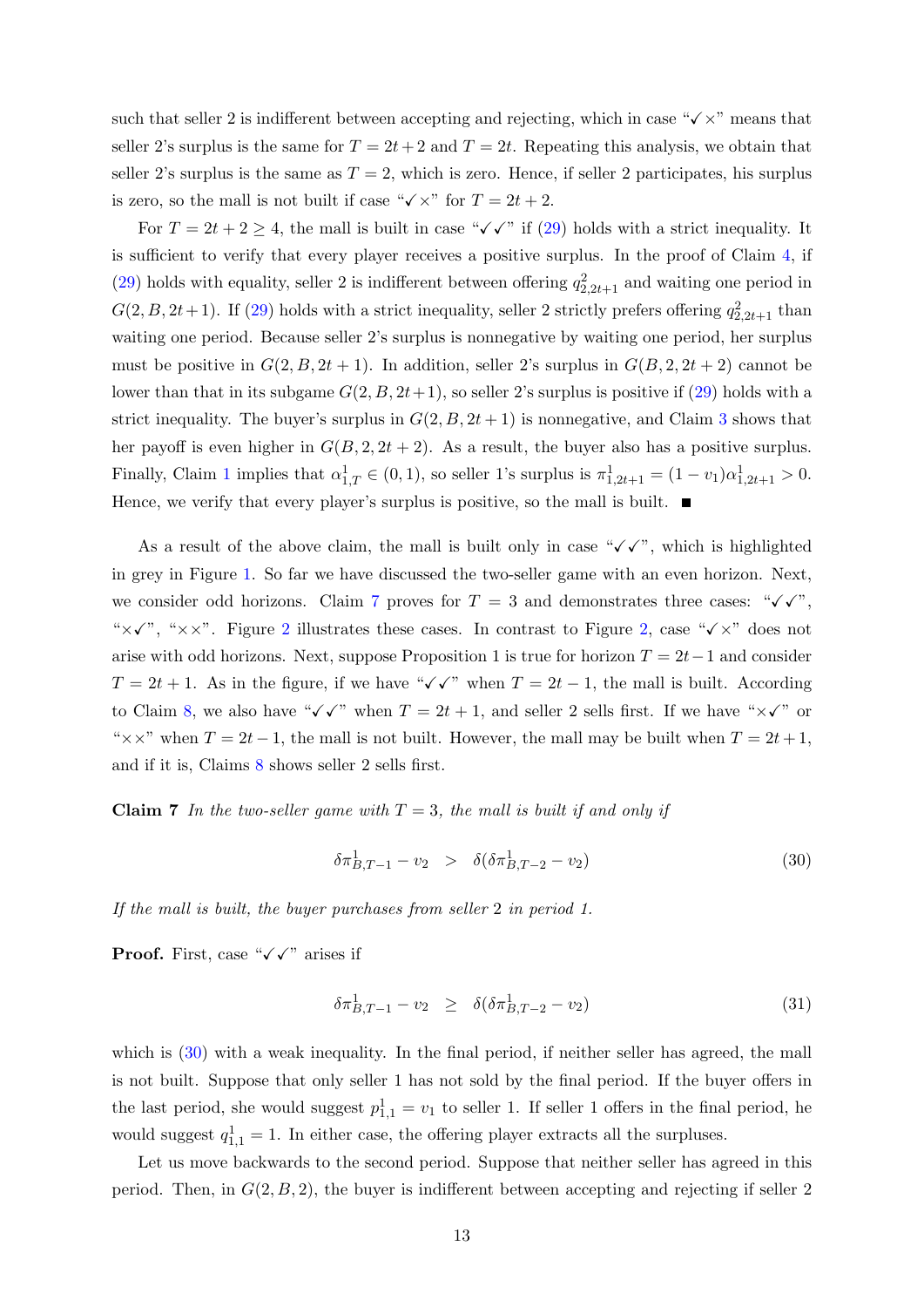offers  $q_{2,2}^2$  such that  $\delta \pi_{B,1}^1 - q_{2,2}^2 = 0$ , so  $q_{2,2}^2 = \delta \pi_{B,1}^1$ . The seller 2 offers such a price if  $q_{2,2}^2 \ge v_2$ . Therefore, there is agreement in period 1 of  $G(2, B, 2)$  if and only if  $\delta \pi_{B,1}^1 \ge v_2$ . We claim that [\(31\)](#page-12-2) implies  $\delta \pi_{B,1}^1 \ge v_2$ , so seller 2 sells in period 1 of  $G(2, B, 2)$ . To see this, rewrite (31) as  $\delta(\pi_{B,2}^1 - \delta \pi_{B,1}^1)/(1-\delta) \ge v_2$ . Combine this inequality with  $\pi_{B,2}^1 < \pi_{B,1}^1$  from Claim [1,](#page-0-0) we obtain  $\delta \pi_{B,1}^1 = \delta (\pi_{B,1}^1 - \delta \pi_{B,1}^1)/(1 - \delta) > \delta (\pi_{B,2}^1 - \delta \pi_{B,1}^1)/(1 - \delta) \ge v_2$ , so [\(31\)](#page-12-2) implies  $\delta \pi_{B,1}^1 \ge v_2$ .

Consider the first period. If the buyer bargains with seller 2 in period 1, the seller is indifferent between accepting and rejecting if the buyer suggests  $p_{2,3}^2 = H_{2,1} + \delta q_{2,2}^2$ . Recall that  $H_{2,1} = (1 - \delta)v_2$  and  $q_{2,2}^2 = \delta\pi_{B,1}^1$ , so  $p_{2,3}^2 = (1 - \delta)v_2 + \delta^2\pi_{B,1}^1$ . Moreover, the buyer offers  $p_{2,3}^2$ if her payoff is no lower than 0, which is her payoff in  $G(2, B, 2)$ . Notice  $\pi_{B,3}^2 = \delta \pi_{B,2}^1 - p_{2,3}^2 =$  $\delta \pi_{B,2}^1 - v_2 - \delta(\delta \pi_{B,1}^1 - v_2) \ge 0$ , where the inequality is from [\(31\)](#page-12-2). Therefore, if the buyer bargains with seller 2 first, case " $\sqrt{\checkmark}$ " arises, and the seller sells in period 1 and the mall is built.

Second, we show that if  $(30)$  holds, the mall is built and the buyer purchases from seller 2 in period 1. We show above that if the buyer bargains with seller 2 in period 1, the mall is built. Recall that the resulting payoff for the buyer  $\pi_{B,3}^2 \geq 0$  if [\(31\)](#page-12-2) holds. Thus, if [\(30\)](#page-12-1) holds,  $\pi_{B,3}^2 > 0$ , so the buyer chooses to participate.

Next, we show that once the buyer participates, she does not purchase from seller 1 first. Suppose the buyer purchases from seller 1 first. Then, her payoff is either 0 if seller 1 sells in period 2, or  $\pi_{B,3}^{2} = \delta \pi_{B,2}^{1} - p_{1,3}^{2}$  if seller 1 sells in period 1. We verify below that the buyer's payoff in either case is lower than  $\pi_{B,3}^2$ . Specifically, recall that  $\pi_{B,3}^2 > 0$  under [\(30\)](#page-12-1), so it remains to show  $\pi_{B,3}^2 > \delta \pi_{B,3}^{2'}$ . Recall that  $\pi_{B,3}^2 = \pi_{B,2}^{1'} - v_2 - \delta(\delta \pi_{B,1}^1 - v_2)$ , similarly, we have  $\pi_{B,3}^{2\prime} = \delta \pi_{B,2}^{1\prime} - v_1 - \delta (\delta \pi_{B,1}^{1\prime} - v_1)$ . Therefore,  $\pi_{B,3}^{2} > \delta \pi_{B,3}^{2\prime}$  is equivalent to  $\delta \pi_{B,2}^{1} - v_2 - \delta (\delta \pi_{B,1}^{1} - v_1)$ .  $v_2$ ) >  $\delta \pi_{B,2}^{1\prime} - v_1 - \delta (\delta \pi_{B,1}^{1\prime} - v_1)$ , or

$$
(\pi_{B,2}^1 - \delta \pi_{B,1}^1)\delta/(1+\delta) - v_2 > (\pi_{B,2}^{1\prime} - \delta \pi_{B,1}^{1\prime})\delta/(1+\delta) - v_1
$$

Recall that Claim [1](#page-0-0) implies  $\pi_{B,2}^1 = \alpha_{1,2}^1(1-v_1)$  and  $\pi_{B,1}^1 = \alpha_{1,1}^1(1-v_1)$ . Therefore, we can rewrite LHS of the above inequality as  $(1 - v_1)(\alpha_{1,2}^1 - \delta \alpha_{1,1}^1)\delta/(1 + \delta) - v_2$ . Similarly, the RHS of the inequality can be rewritten as  $(1 - v_2)(\alpha_{1,2}^1 - \delta \alpha_{1,1}^1)\delta/(1 + \delta) - v_1$  $(1 - v_2)(\alpha_{1,2}^1 - \delta \alpha_{1,1}^1)\delta/(1 + \delta) - v_1$  $(1 - v_2)(\alpha_{1,2}^1 - \delta \alpha_{1,1}^1)\delta/(1 + \delta) - v_1$ . According to Claim 1,  $\alpha_{1,2}^1 < 1$  and  $\alpha_{1,1}^1 > 0$ , so  $(\alpha_{1,2}^1 - \delta \alpha_{1,1}^1) \delta / (1 + \delta) < 1$ , so  $(1 - v_1) (\alpha_{1,2}^1 - \delta \alpha_{1,1}^1) \delta / (1 + \delta) - v_2 >$  $(1 - v_2)(\alpha_{1,2}^1 - \delta \alpha_{1,1}^1)\delta/(1 + \delta) - v_1$ , which is equivalent to  $\pi_{B,3}^2 > \delta \pi_{B,3}^2$ .

Third, if  $\delta \pi_{B,1}^1 \geq v_2$  holds but [\(31\)](#page-12-2) does not, case " $\times \checkmark$ " arises, and the mall is not built. Suppose the buyer bargains with seller 2 first. If  $\delta \pi_{B,1}^1 \geq v_2$  holds but [\(31\)](#page-12-2) does not, the above analysis implies that there is no agreement in period 1 of  $G(B, 2, 3)$ , but seller 2 sells in period 1 of  $G(2, B, 2)$ . Hence, case " $\times \checkmark$ " arises.

Next, we show that in this case, the mall is not built. In subgame  $G(2, B, 2)$ , seller 2 offers such that the buyer's payoff is zero. Therefore, in the subgame after the buyer chooses seller 2 to bargain with first, the buyer's payoff is zero. Suppose the buyer bargains with seller 1 first. As above, seller 1 sells in period 1 of  $G(1, B, 2)$  if and only if  $\delta \pi_{B,1}^{1} \ge v_1$ . Moreover, seller 1 sells in period 1 of  $G(B,1,3)$  if and only if  $\delta \pi_{B,T-1}^{1\prime} - v_1 \geq \delta(\delta \pi_{B,T-2}^{1\prime} - v_1)$  or  $\pi_{B,3}^{2\prime} \geq 0$ . We show above that [\(31\)](#page-12-2) implies  $\delta \pi_{B,1}^1 \ge v_2$ . By the same argument,  $\delta \pi_{B,T-1}^1 - v_1 \ge \delta(\delta \pi_{B,T-2}^1 - v_1)$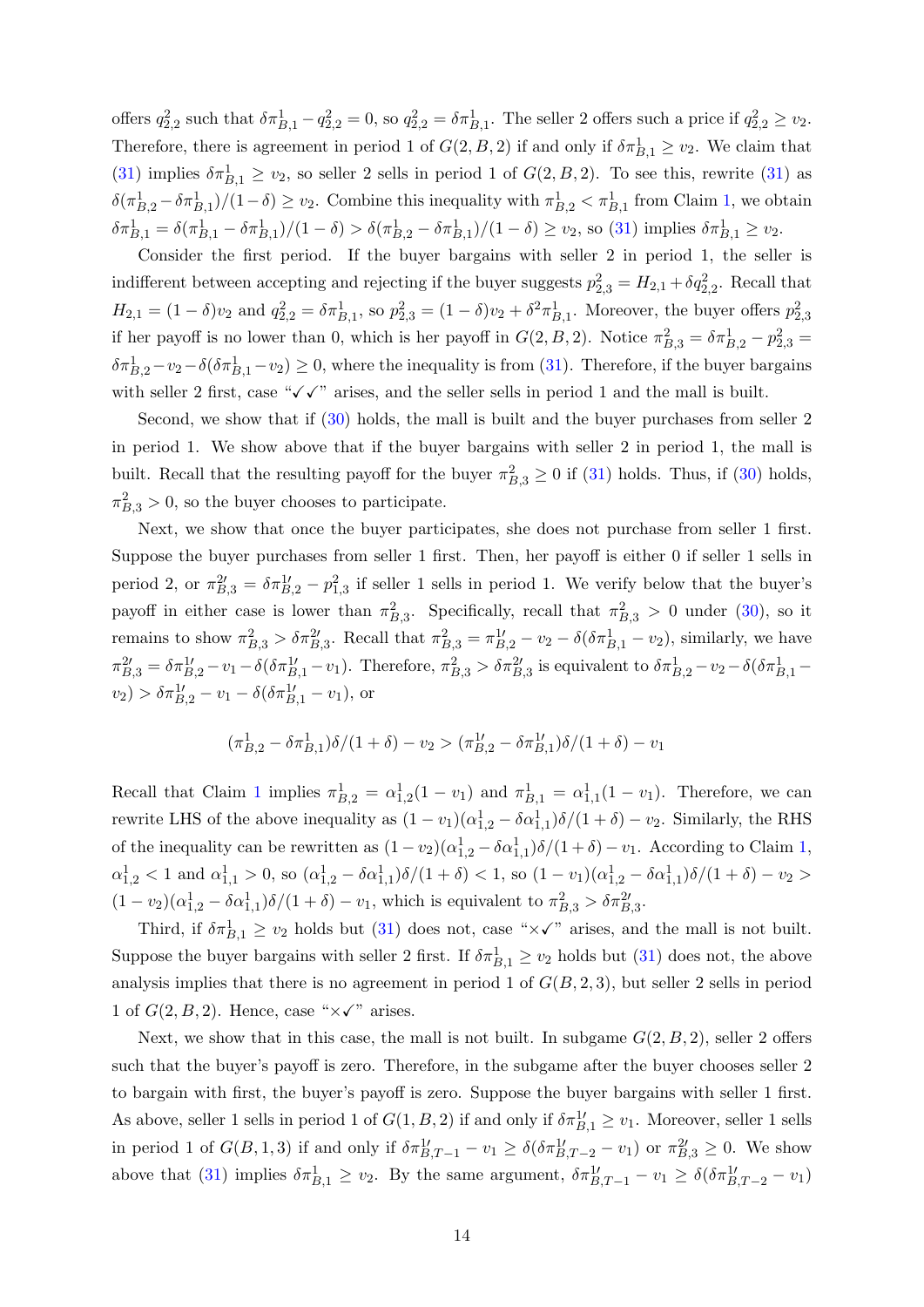implies  $\delta \pi_{B,1}^{1'} \geq v_1$ . As a result,  $\pi_{B,3}^{2'} \geq 0$  implies  $\delta \pi_{B,1}^{1'} \geq v_1$ . Hence, seller 1 sells in period 1 if and only if  $\pi_{B,3}^2 \geq 0$ . Notice that if [\(31\)](#page-12-2) does not hold, neither does [\(30\)](#page-12-1). Recall that the inverse of [\(30\)](#page-12-1) is equivalent to  $\pi_{B,3}^2 \le 0$  and that  $\pi_{B,3}^2 > \pi_{B,3}^2$ , so  $\pi_{B,3}^2 < 0$ . This means seller 1 does not sell in period 1 under [\(30\)](#page-12-1). Therefore, in subgame  $G(B, 2, 3)$ , either the seller 1 sells in period 2 or the mall is not built. In either case, the buyer's payoff is zero so she does not participate the bargaining game. Hence, the mall is not built if the buyer bargains with seller 1 first.

Fourth, case " $\times \times$ " arises if neither  $\delta \pi_{B,1}^1 \geq v_2$  nor [\(31\)](#page-12-2) holds. If the buyer bargains with seller 2 first, the above analysis implies there is no agreement in periods 1 and 2, with only one period left, the mall cannot be built. Suppose the buyer bargains with seller 1 first. If  $\delta \pi_{B,1}^1 \geq v_2$  does not hold, neither does  $\delta \pi_{B,1}^1 \geq v_1$ . In addition, recall that if [\(31\)](#page-12-2) does not hold,  $\pi_{B,3}^{2\prime} > 0$  does not hold. Hence, seller 1 does not sell in periods 1 and 2, so the mall is not built either. ■

<span id="page-14-0"></span>Consider sellers such that case " $\times\checkmark$ " or " $\times\times$ " arises for  $T = 2t-1$ , the result below studies what happens for the same sellers if  $T = 2t + 1$ <sup>[3](#page-14-1)</sup>

Claim 8 Suppose [\(30\)](#page-12-1) does not hold for  $T = 2t - 1$ . Then, in the game with  $T = 2t + 1$ , if [\(30\)](#page-12-1) holds for  $T = 2t + 1$ , seller 2 sells in period 1 and the mall is built. Otherwise, the mall is not built because it would result in a zero payoff for the buyer.

**Proof.** We prove by induction. Consider  $t = 2$  and suppose [\(30\)](#page-12-1) does not hold for  $T = 2t - 1$ . Then, Claim [7](#page-12-0) implies that the mall is not built, and it can be case " $\times\checkmark$ ", " $\times\times$ ", or the boundary of case " $\sqrt{\checkmark}$ " when [\(30\)](#page-12-1) is violated with an equality. In each of these cases, the buyer's payoff is zero. Notice that if no agreements in periods 1 and 2 in the two-seller game with  $T = 3$ , the mall is not built and the buyer's payoff is also zero. Because of this similarity, the rest of the proof is similar to that of Claim [7.](#page-12-0)

First, case " $\checkmark \checkmark$ " arises if [\(31\)](#page-12-2) holds for  $T = 2t + 1 = 5$ . Suppose the buyer bargains with seller 2 first. Then, in period 1 of  $G(2, B, 2t)$ , seller 2 offers  $q_{2,2t}^2$  such that the buyer is indifferent between accepting and rejecting. That is,

<span id="page-14-2"></span>
$$
\delta \pi_{B,2t-1}^1 - q_{2,2t}^2 = 0. \tag{32}
$$

Seller 2 offers  $q_{2,2t}^2$  if  $q_{2,2t}^2 \ge v_2$ . Solving  $q_{2,2t}^2$  from [\(32\)](#page-14-2) and substituting it into the inequality above, we get  $\delta \pi_{B,2t-1}^1 \geq v_2$ . In the proof of Claim [7,](#page-12-0) we show [\(31\)](#page-12-2) implies  $\delta \pi_{B,1}^1 \geq v_2$ . By the same argument, [\(31\)](#page-12-2) also implies  $\delta \pi_{B,2t-1}^1 \geq v_2$ . As a result, seller 2 sells in period 1 of  $G(2, B, 2t)$  if  $(31)$  holds.

In period 1 of  $G(B, 2, 2t+1)$ , seller 2 accepts any price no lower than  $p_{2,2t+1}^2 = H_{2,1} + \delta q_{2,2t}^2$ , and the buyer offers  $p_{2,2t+1}^2$  if

$$
\delta \pi_{B,2t}^1 - p_{2,2t+1}^2 \ge \delta \left[ \delta \pi_{B,2t-1}^1 - q_{2,2t}^2 \right]. \tag{33}
$$

<span id="page-14-1"></span><sup>&</sup>lt;sup>3</sup>Claim [8](#page-14-0) also discusses the case in which [\(31\)](#page-12-2) holds with an equality. This is a special case of " $\checkmark\checkmark$ ".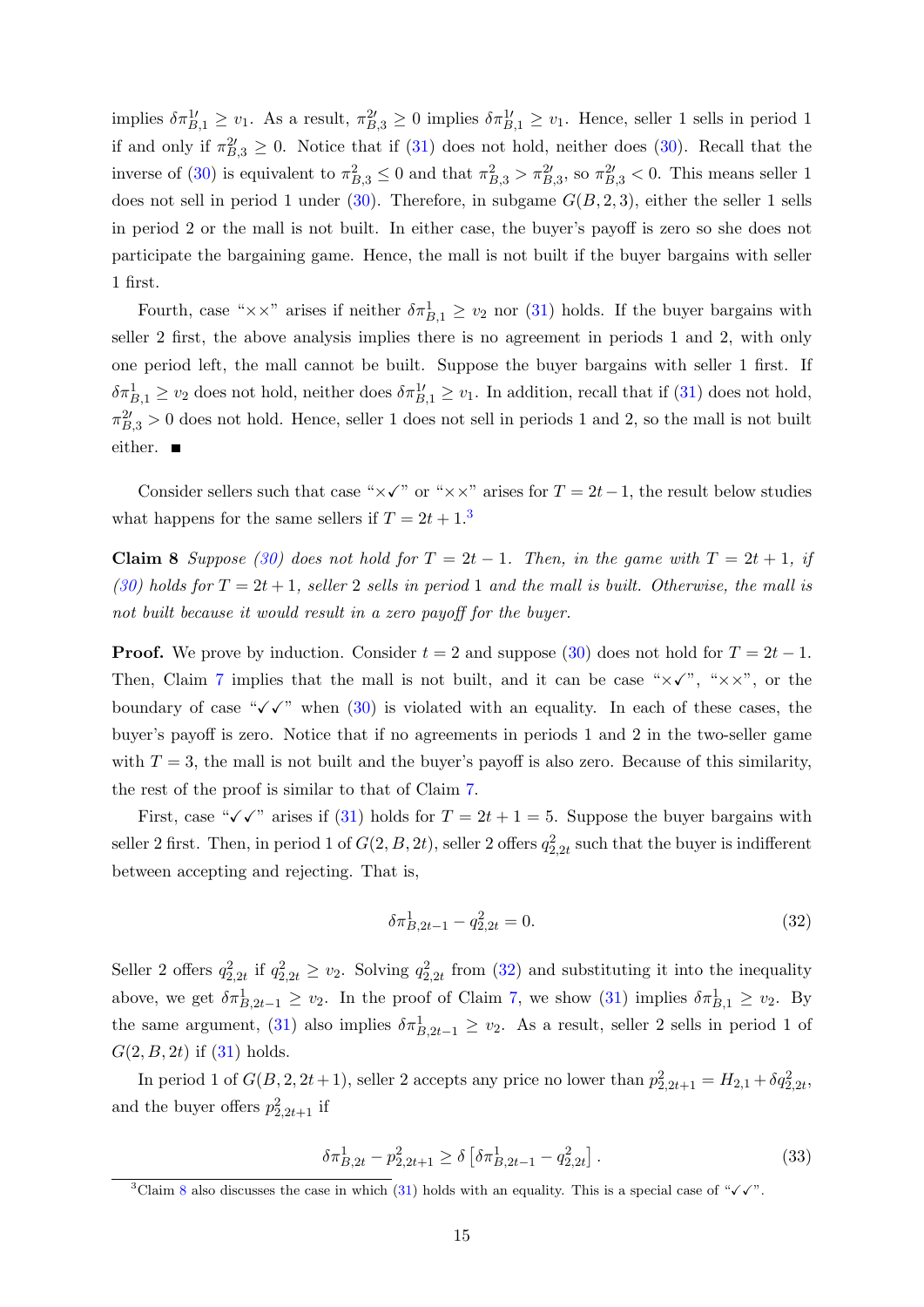Substituting  $p_{2,2t+1}^2$  into the inequality above, we get [\(31\)](#page-12-2). Therefore, under (31), seller 2 sells in period 1 of  $G(B, 2, 2t + 1)$  and  $G(2, B, 2t)$ , which means " $\checkmark \checkmark$ " arises.

Second, we show that if [\(30\)](#page-12-1) holds for  $T = 2t + 1$ , the mall is built and the buyer purchases from seller 2 in period 1. In contrast, suppose the buyer purchases from seller 1 first. Then, her payoff is either 0 if seller 1 sells in period 2, or  $\pi_{B,2t+1}^{2} = \delta \pi_{B,2t}^{1} - p_{1,2t+1}^{2}$  if seller 1 sells in period 1. In the proof of Claim [7,](#page-12-0) we verify  $\pi_{B,3}^2 > \pi_{B,3}^{2\prime}$ . Similarly, we can verify  $\pi_{B,2t+1}^2 > \pi_{B,2t+1}^{2\prime}$ . Therefore, the buyer prefers to bargain with seller 2 first.

Third, case " $\times\checkmark$ " arises if  $\delta\pi^1_{B,2t-1}\geq v_2$  holds but [\(31\)](#page-12-2) does not. By the same argument in the third step in the proof of Claim [7,](#page-12-0) we can show that the buyer receives a zero payoff whichever seller she bargains with first. Hence, she does not participate the bargaining game and the mall is not built.

Fourth, case " $\times \times$ " arises if neither  $\delta \pi_{B,2t-1}^1 \geq v_2$  nor [\(31\)](#page-12-2) holds. By the same argument in the fourth step in the proof of Claim [7,](#page-12-0) the mall cannot be built whichever seller the buyer bargains with first. Hence, the mall is not built either.

So far, we prove the claim for  $t = 2$ . Suppose Claim [8](#page-14-0) is true for any  $t' \geq 2$ , it remains to show the claim for  $t = t' + 1$ . Consider  $t = t' + 1$  and suppose [\(30\)](#page-12-1) does not hold for  $T = 2t' + 1$ , then Claim [8](#page-14-0) for  $t = t'$  implies that the mall is not built because it would result in a zero payoff for the buyer. Then, repeating the analysis above, we can prove that in the game with  $T = 2t' + 3$ , if [\(30\)](#page-12-1) holds for  $T = 2t' + 3$ , seller 2 sells in period 1 and the mall is built. If (30) does not hold for  $T = 2t' + 3$ , the mall is not built because it would result in a zero payoff for the buyer. Thus, Claim [8](#page-14-0) holds for  $t = t' + 1$  as well.

<span id="page-15-0"></span>The result below shows that " $\checkmark \checkmark$ " for  $T = 2t - 1$  implies " $\checkmark \checkmark$ " for  $T = 2t + 1$ .

- Claim 9 If seller 2 sells in period 1 of  $G(2, B, T-1)$  and  $G(B, 2, T)$  with  $T = 2t − 1 ≥ 3$ , then i) seller 2 sells in period 1 of  $G(2, B, T+1)$  and  $G(B, 2, T+2)$ 
	- ii) the mall is built for horizon  $T = 2t + 1$
	- iii) the buyer bargains with seller 2 first in the two-seller game
	- iv) [\(30\)](#page-12-1) holds for  $T = 2t + 1$

Proof. We first derive several properties in Steps I-III, then use them to prove the claim in Step IV.

Step I. For any odd  $T \geq 3$ , if seller 2 in period 1 of  $G(2, B, 2t - 2)$  and  $G(B, 2, 2t - 1)$ , we derive the condition under which seller 2 sells in period 1 of  $G(2, B, 2t)$  and  $G(B, 2, 2t + 1)$ . The analysis is similar to that deriving  $(13)$ . Specifically, in period 1 of  $G(2, B, 2t)$ , the buyer is indifferent between accepting and rejecting  $q_{2,2t}^2$  if  $\delta \pi_{B,2t-1}^1 - q_{2,2t}^2 = \delta(\delta \pi_{B,2t-2}^1 - p_{2,2t-1}^2)$ . In addition, seller 2 offers such a price if  $q_{2,2t}^2 - v_2 \ge \delta(p_{2,2t-1}^2 - v_2)$ , which means his surplus from the offer is no lower than that from waiting one period. The two conditions above imply that seller 2 sells in period 1 of  $G(2, B, 2t)$  if and only if  $\delta \pi_{B,2t-1}^1 - \delta(\delta \pi_{B,2t-2}^1 - p_{2,2t-1}^2) - v_2 \ge \delta(p_{2,2t-1}^2 - v_2)$ ,

<span id="page-15-1"></span><sup>&</sup>lt;sup>4</sup>Claim [1](#page-0-0) is used to show  $\pi_{B,3}^2 > \pi_{B,3}^{2'}$  in Claim [7,](#page-12-0) so it is also needed to show  $\pi_{B,2t+1}^2 > \pi_{B,2t+1}^{2'}$ .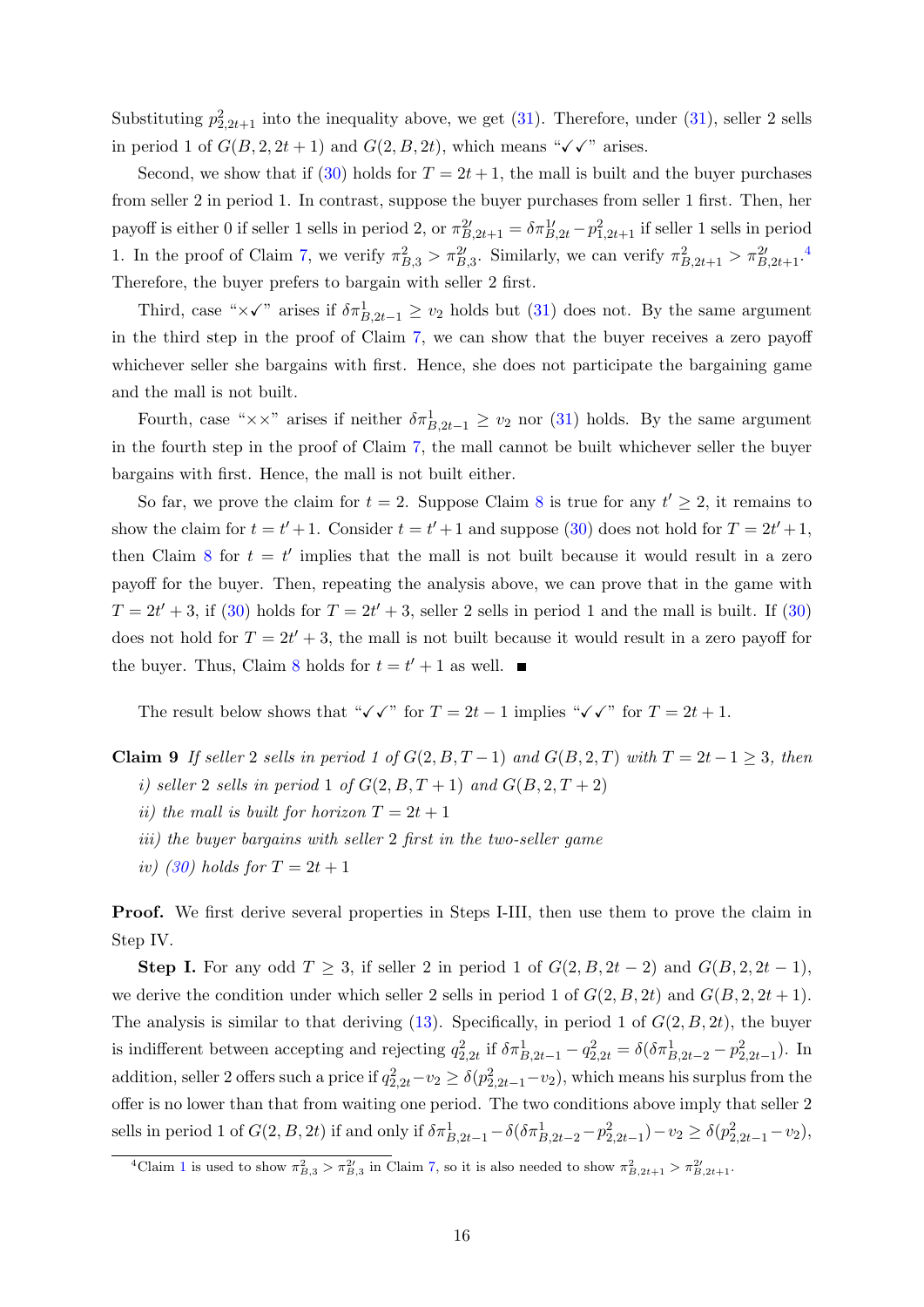or equivalently

<span id="page-16-1"></span>
$$
\delta \pi_{B,2t-1}^1 - v_2 \ge \delta(\delta \pi_{B,2t-2}^1 - v_2) \tag{34}
$$

This means that the total surplus of the buyer and seller 2 in  $G(2, B, 2t)$  is no lower than the present value of their surplus in  $G(B, 2, 2t-1)$ .

In period 1 of  $G(B, 2, 2t + 1)$ , seller 2 is indifferent between accepting and rejecting  $p_{2,2t+1}^2$ if it satisfies  $p_{2,2t+1}^2 - v_2 = \delta(q_{2,2t}^2 - v_2)$ . The buyer offers such a price if  $\delta \pi_{B,2t}^1 - p_{2,2t+1}^2 \geq$  $\delta(\delta \pi_{B,2t-1}^1 - q_{B,2t}^2)$ . These two conditions imply that seller 2 sells in period 1 of  $G(2, B, 2t + 1)$ if and only if  $\pi^1_{B,2t} - v_2 - \delta(q_{2,2t}^2 - v_2) \ge \delta(\delta \pi^1_{B,2t-1} - q_{B,2t}^2)$ , or equivalently

<span id="page-16-0"></span>
$$
\delta \pi_{B,2t}^1 - v_2 \ge \delta(\delta \pi_{B,2t-1}^1 - v_2)
$$
\n(35)

This means that the total surplus of the buyer and seller 2 in  $G(B, 2, 2t + 1)$  is no lower than the present value of their surplus in  $G(2, B, 2t)$ .

Next, we verify that [\(35\)](#page-16-0) implies [\(34\)](#page-16-1). Rewrite (35) as  $(\delta \pi_{B,2t}^1 - \delta^2 \pi_{B,2t-1}^1)/(1 - \delta) \ge v_2$ and [\(34\)](#page-16-1) as  $(\delta \pi_{B,2t-1}^1 - \delta^2 \pi_{B,2t-2}^1)/(1 - \delta) \ge v_2$ . Therefore, it is sufficient to show  $\pi_{B,2t-1}^1$  $\delta \pi_{B,2t-2}^1 \geq \pi_{B,2t}^1 - \delta \pi_{B,2t-1}^1$ . According to Claim [1,](#page-0-0)  $\pi_{B,2t-1}^1 > \pi_{B,2t}^1$  and  $\pi_{B,2t-2}^1 < \pi_{B,2t-1}^1$ , so  $\pi_{B,2t-1}^1 - \delta \pi_{B,2t-2}^1 \geq \pi_{B,2t}^1 - \delta \pi_{B,2t-1}^1$ . Therefore, seller 2 sells in period 1 of  $G(2, B, 2t)$  and  $G(B, 2, 2t + 1)$  if  $(35)$  holds.

**Step II.** For any odd  $T \geq 3$ , if seller 2 sells in period 1 of  $G(2, B, T - 1)$  and  $G(B, 2, T)$ , and if the buyer bargains with seller 2 first when the horizon is  $T + 2$ , seller 2 sells in period 1 of  $G(2, B, T+1)$  $G(2, B, T+1)$  $G(2, B, T+1)$  and  $G(B, 2, T+2)$ . In Figure 2, this property means that " $\checkmark \checkmark$ " for T implies " $\checkmark \checkmark$ " for  $T+2$ .

We first prove the property for  $T = 3$ . According to Claim [7,](#page-12-0) if seller 2 sells in period 1 of  $G(2, B, 2)$  and  $G(B, 2, 3)$ ,  $(31)$  holds for  $T = 3$ , which is equivalent to

<span id="page-16-2"></span>
$$
\delta \pi_{B,2}^1 - \delta^2 \pi_{B,1}^1 \ge (1 - \delta)v_2 \tag{36}
$$

Step I implies that seller 2 sells in period 1 of  $G(2, B, 4)$  and  $G(B, 2, 5)$  if [\(35\)](#page-16-0) holds for  $t = 2$ , i.e.,  $\delta \pi_{B,4}^1 - v_2 \ge \delta (\delta \pi_{B,3}^1 - v_2)$ , or

<span id="page-16-3"></span>
$$
\delta \pi_{B,4}^1 - \delta^2 \pi_{B,3}^1 \ge (1 - \delta)v_2 \tag{37}
$$

According to Claim [1,](#page-0-0)  $\delta \pi_{B,4}^1 > \delta \pi_{B,2}^1$  and  $\delta \pi_{B,3}^1 < \delta \pi_{B,1}^1$ , so [\(36\)](#page-16-2) implies [\(37\)](#page-16-3) with a strict inequality. This means the statement in Step II is true for  $T = 3$ .

Next we prove the property for  $T = 5$ . We first show that if seller 2 sells in period 1 of  $G(2, B, 4)$  and  $G(B, 2, 5)$ , then  $(37)$  holds. The above analysis already proves the statement if seller 2 sells in period 1 of  $G(2, B, 2)$  and  $G(B, 2, 3)$ . Now we prove it if seller 2 does not sell in period 1 of  $G(2, B, 2)$  or  $G(B, 2, 3)$ . Then, Claim [7](#page-12-0) implies the mall is not built if  $T = 3$ . In addition, Claim [8](#page-14-0) implies that seller 2 sells in period 1 of  $G(2, B, 4)$  and  $G(B, 2, 5)$  if [\(31\)](#page-12-2) holds for  $T = 5$ , i.e.,  $\delta \pi_{B,4}^1 - v_2 \ge \delta(\delta \pi_{B,3}^1 - v_2)$ , which is also [\(37\)](#page-16-3). Therefore, whether seller 2 sells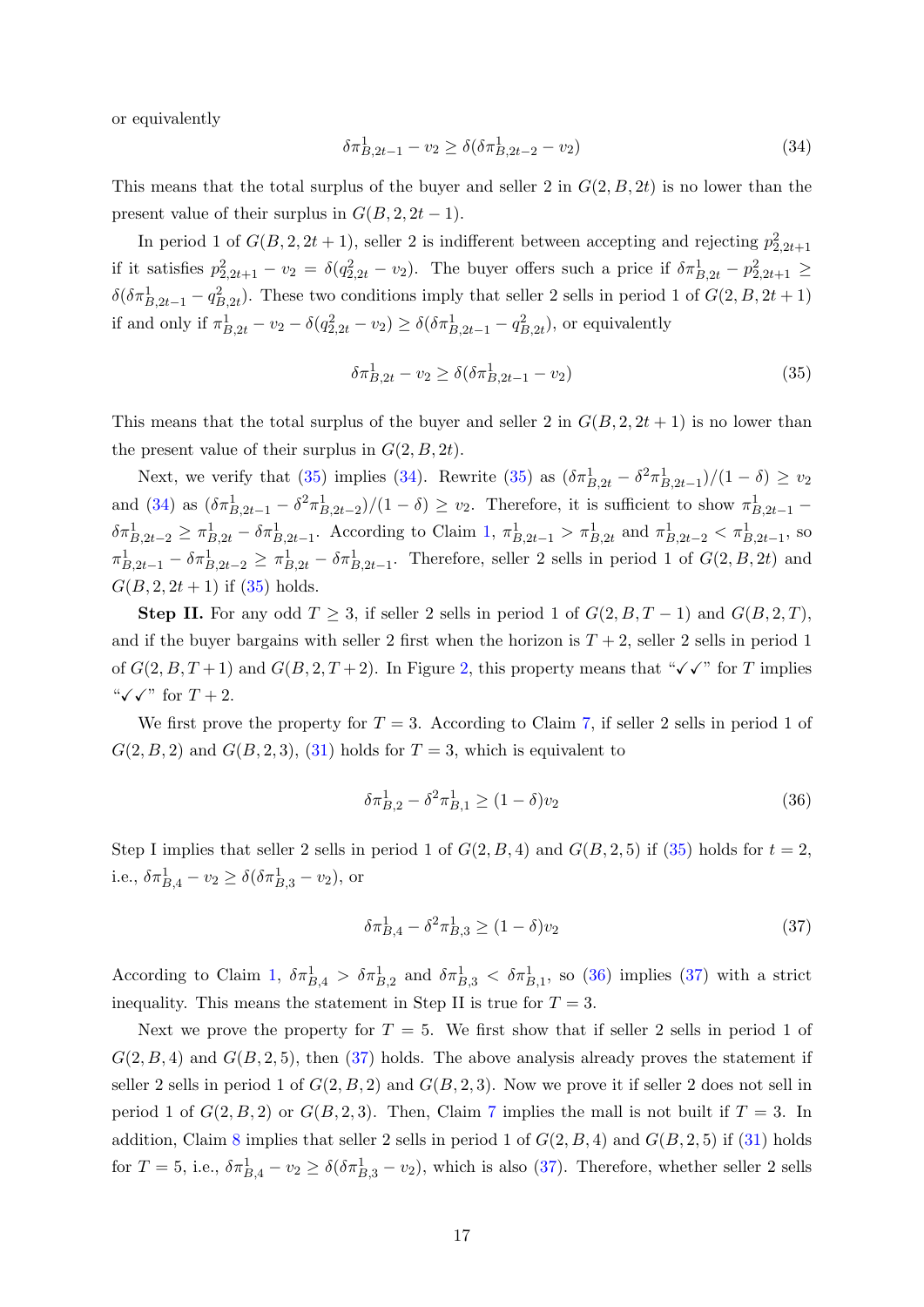in period 1 of  $G(2, B, 2)$  and  $G(B, 2, 3)$ , if seller 2 sells in period 1 of  $G(2, B, 4)$  and  $G(B, 2, 5)$ , [\(37\)](#page-16-3) holds.

Similar to [\(37\)](#page-16-3), Step I implies that seller 2 sells in period 1 of  $G(2, B, 6)$  and  $G(B, 2, 7)$  if

<span id="page-17-0"></span>
$$
\delta \pi_{B,6}^1 - \delta^2 \pi_{B,5}^1 \ge (1 - \delta)v_2 \tag{38}
$$

As shown above, if seller 2 sells in period 1 of  $G(2, B, 4)$  and  $G(B, 2, 5)$ , we have [\(37\)](#page-16-3). According to Claim [1,](#page-0-0)  $\pi_{B,6}^1 > \pi_{B,4}^1$  and  $\pi_{B,5}^1 < \pi_{B,3}^1$ , so [\(37\)](#page-16-3) implies [\(38\)](#page-17-0) with a strict inequality. This means the property in Step II is true for  $T = 5$ .

More generally, if seller 2 sells in period 1 of  $G(2, B, T-1)$  and  $G(B, 2, T)$  for an odd  $T \geq 3$ , then  $\delta \pi_{B,T-1}^1 - \delta^2 \pi_{B,T-2}^1 \ge (1-\delta)v_2$ , which implies a strict inequality  $\delta \pi_{B,T+1}^1 - \delta^2 \pi_{B,T}^1 >$  $(1-\delta)v_2$ . Then, Step I implies that seller 2 sells in period 1 of  $G(2, B, T+1)$  and  $G(B, 2, T+2)$ . Therefore, the property is true for any odd  $T \geq 3$ .

Step III. If seller 2 sells in period 1 of  $G(2, B, 2t-2)$  and  $G(B, 2, 2t-1)$ , the buyer prefers to bargain with seller 2 first if  $T = 2t + 1$ . To prove this, we first derive the buyer's payoff if she purchases from seller 2 first, and then show that it exceeds her payoff if she purchases from seller 1 first.

First, if the buyer purchases from seller 2 first when  $T = 2t + 1$ , her payoff is

<span id="page-17-1"></span>
$$
\pi_{B,2t+1}^2 = (\delta \pi_{B,2t}^1 - v_2) - \delta (\delta \pi_{B,2t-1}^1 - v_2) + \delta^2 \pi_{B,2t-1}^2 \tag{39}
$$

Notice that if seller 2 sells in period 1 of  $G(2, B, 2t-2)$  and  $G(B, 2, 2t-1)$ , according to Step II, seller 2 sells in period 1 in  $G(2, B, 2t)$  and  $G(B, 2, 2t+1)$ . Then, in  $G(2, B, 2t)$ , seller 2 offers price  $q_{2,2t}^2$  such that the buyer is indifferent between accepting and rejecting, i.e.,  $\delta \pi_{B,2t-1}^1 - q_{2,2t}^2 =$  $\delta \pi_{B,2t-1}^2$ . In  $G(B,2,2t+1)$ , the buyer offers price  $p_{2,2t+1}^2$  such that seller 2 is indifferent between accepting and rejecting, i.e.,  $p_{2,2t+1}^2 - v_2 = \delta(q_{2,2t}^2 - v_2)$ . Because both offers are accepted, we can substitute  $p_{2,2t+1}^2$  and  $q_{2,2t}^2$  into  $\pi_{B,2t+1}^2 = \delta \pi_{B,2t}^1 - p_{2,2t+1}^2$  and obtain [\(39\)](#page-17-1).

Second, if the buyer purchases from seller 1 first, and if seller 1 sells in period 1 of  $G(1, B, 2t)$ and  $G(B, 1, 2t + 1)$ , then the buyer's payoff is lower than that in [\(39\)](#page-17-1). To see why, notice that in  $G(1, B, 2t)$ , seller 1 offers a price  $q_{1,2t}^2$  such that the buyer is indifferent between accepting and rejecting, i.e.,  $\delta \pi_{B,2t-1}^{1} - q_{1,2t}^2 = \delta \pi_{B,2t-1}^2$ . In  $G(B,1,2t+1)$ , the buyer offers a price  $p_{1,2t+1}^2$ such that seller 1 is indifferent between accepting and rejecting, i.e.,  $p_{1,2t+1}^2 - v_1 = \delta(q_{1,2t}^2 - v_1)$ . Substituting  $p_{1,2t+1}^2$  and  $q_{1,2t}^2$  into  $\pi_{B,2t+1}^2 = \delta \pi_{B,2t}^1 - p_{1,2t+1}^2$ , we obtain

<span id="page-17-2"></span>
$$
\pi_{B,2t+1}^{2\prime} = (\delta \pi_{B,2t}^{1\prime} - v_1) - \delta (\delta \pi_{B,2t-1}^{1\prime} - v_1) + \delta^2 \pi_{B,2t-1}^2 \tag{40}
$$

Comparing [\(39\)](#page-17-1) and [\(40\)](#page-17-2), in order to show  $\pi_{B,2t+1}^{2} < \pi_{B,2t+1}^{2}$ , we only need to verify

<span id="page-17-3"></span>
$$
(\delta \pi_{B,2t}^1 - v_1) - \delta(\delta \pi_{B,2t-1}^1 - v_1) < (\delta \pi_{B,2t}^1 - v_2) - \delta(\delta \pi_{B,2t-1}^1 - v_2) \tag{41}
$$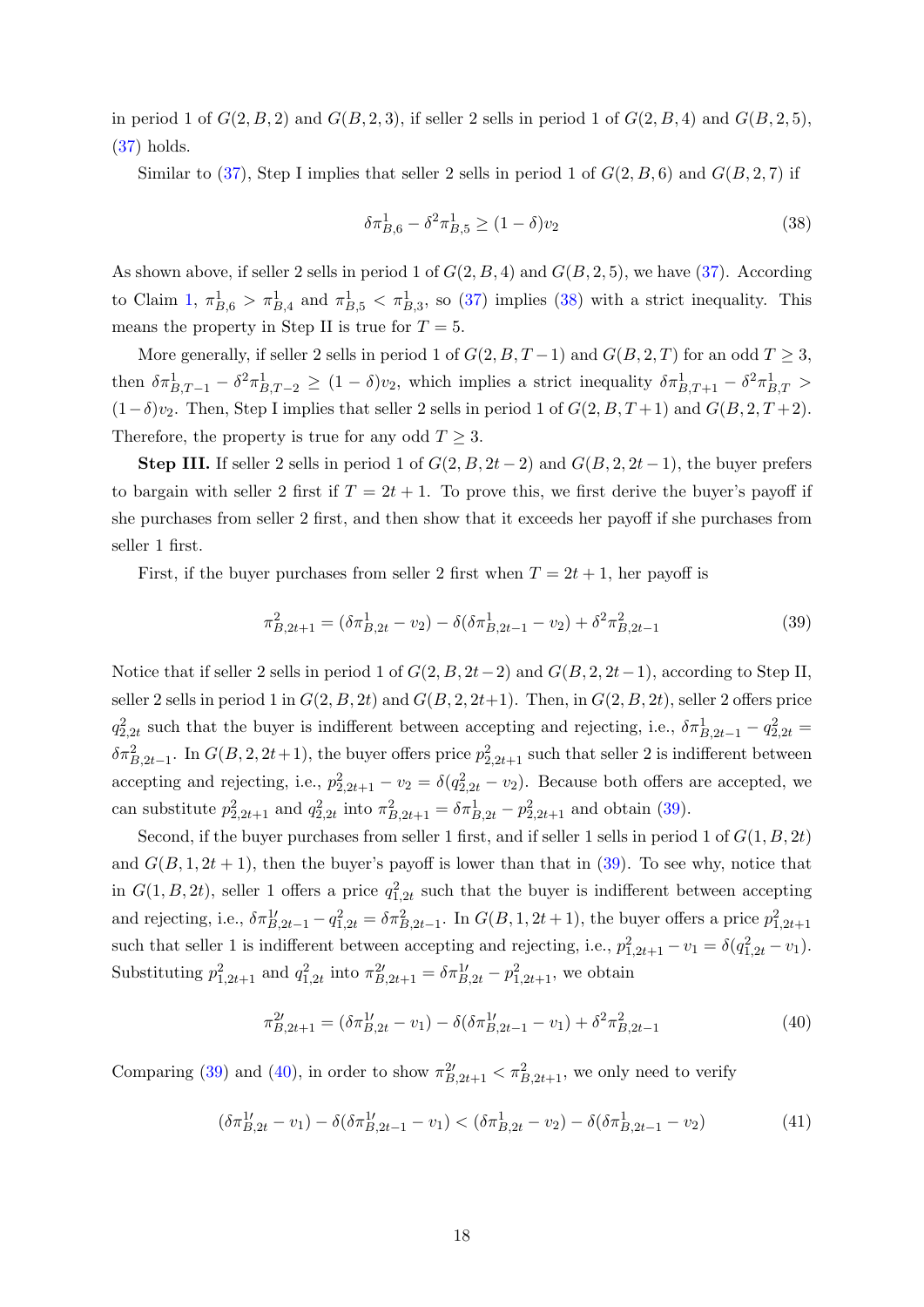According to Claim [1,](#page-0-0) the LHS of this inequality can be rewritten as

LHS of (41) = 
$$
\delta \alpha_{1,2t}^1 (1 - v_2) - v_1 - \delta (\delta \alpha_{1,2t-1}^1 (1 - v_2) - v_1)
$$

Moreover,  $\alpha_{1,2t}^1 < \alpha_{1,2t-1}^1 < 1$  $\alpha_{1,2t}^1 < \alpha_{1,2t-1}^1 < 1$  $\alpha_{1,2t}^1 < \alpha_{1,2t-1}^1 < 1$  according to Claim 1, so the coefficient of  $v_2$  in the LHS has a smaller absolute value than that of  $v_1$ . As a result, the value is smaller if we switch  $v_1$  and  $v_2$ in LHS of [\(41\)](#page-17-3). If we switch  $v_1$  and  $v_2$ , the LHS of (41) becomes its RHS, so (41) is true.

Third, if the buyer purchases from seller 1 first, and if seller 1 sells in period 1 of  $G(1, B, 2t)$ but not in period 1 of  $G(B, 1, 2t + 1)$ , then the buyer's payoff is lower than that in [\(39\)](#page-17-1). To see why, notice that in  $G(1, B, 2t)$ , seller 1 offers such that the buyer is indifferent between accepting and rejecting, which means the buyer's payoff is  $\delta \pi_{B,2t-1}^2$ . Therefore, the buyer's payoff in  $G(B,1,2t+1)$  is  $\delta^2 \pi_{B,2t-1}^2$ . Notice that  $\delta^2 \pi_{B,2t-1}^2$  is the third term in [\(39\)](#page-17-1), so in order to show  $\delta^2 \pi_{B,2t-1}^2 < \pi_{B,2t+1}^2$ , it is sufficient to verify the sum of the first two terms in [\(39\)](#page-17-1) is positive, i.e.,  $(\delta \pi_{B,2t}^1 - v_2) - \delta(\delta \pi_{B,2t-1}^1 - v_2) > 0$ . This inequality is equivalent to  $\delta \pi_{B,2t}^1 - \delta^2 \pi_{B,2t-1}^1 > (1-\delta)v_2$ . If seller 2 sells in period 1 of  $G(1, B, 2t - 2)$  and  $G(B, 1, 2t - 1)$ , which is the qualifier in the statement of Step III, we show in Step II above that  $\delta \pi_{B,2t}^1 - \delta^2 \pi_{B,2t-1}^1 > (1 - \delta)v_2$ . Therefore, the buyer's payoff  $\delta^2 \pi_{B,2t-1}^2$  is lower than that in [\(39\)](#page-17-1).

Fourth, if the buyer purchases from seller 1 first, and if seller 1 does not sell in period 1 of  $G(1, B, 2t)$  but sells in period 1 of  $G(B, 1, 2t + 1)$ , the buyer's payoff is lower than that in [\(39\)](#page-17-1). In  $G(1, B, 2t)$ , the buyer is indifferent between accepting and rejecting  $q_{1,2t}^2$  if

<span id="page-18-0"></span>
$$
\delta \pi_{B,2t-1}^{1'} - q_{1,2t}^2 = \delta \pi_{B,2t-1}^2 \tag{42}
$$

Notice that there is no agreement in period 1 of  $G(1, B, 2t)$ , so seller 1 does not offer such a price, which implies  $q_{1,2t}^2 - v_1 < \delta^2(p_{1,2t-2}^2 - v_1)$ . Solving  $q_{1,2t}^2$  from [\(42\)](#page-18-0) and substituting into the above inequality, we can rewrite the inequality as

<span id="page-18-1"></span>
$$
\delta \pi_{B,2t-1}^{1\prime} - v_1 - \delta \pi_{B,2t-1}^2 < \delta^2(p_{1,2t-2}^2 - v_1) \tag{43}
$$

In  $G(B, 1, 2t + 1)$ , the buyer offers  $p_{1,2t+1}^2$  such that seller 1 is indifferent between accepting and rejecting, i.e.,  $p_{1,2t+1}^2 - v_1 = \delta^3(p_{1,2t-2}^1 - v_1)$ . Solving  $p_{1,2t+1}^2$  from the this equation and substituting it into the buyer's payoff in  $G(B, 1, 2t + 1)$ , we obtain

$$
\pi_{B,2t+1}^{2\prime} = \delta \pi_{B,2t}^{1\prime} - p_{1,2t+1}^{2}
$$
\n
$$
= (\delta \pi_{B,2t}^{1\prime} - v_{1}) - \delta^{3} (p_{1,2t-2}^{1} - v_{1})
$$
\n
$$
< (\delta \pi_{B,2t}^{1\prime} - v_{1}) - \delta (\delta \pi_{B,2t-1}^{1\prime} - v_{1}) + \delta^{2} \pi_{B,2t-1}^{2}
$$
\n
$$
< (\delta \pi_{B,2t}^{1} - v_{2}) - \delta (\delta \pi_{B,2t-1}^{1} - v_{2}) + \delta^{2} \pi_{B,2t-1}^{2}
$$
\n
$$
= \pi_{B,2t+1}^{2}
$$

where the first inequality is from  $(43)$ , the second from  $(41)$  and the last equality from  $(39)$ .

So far we discuss all the cases in which the buyer purchases from seller 1 first, and show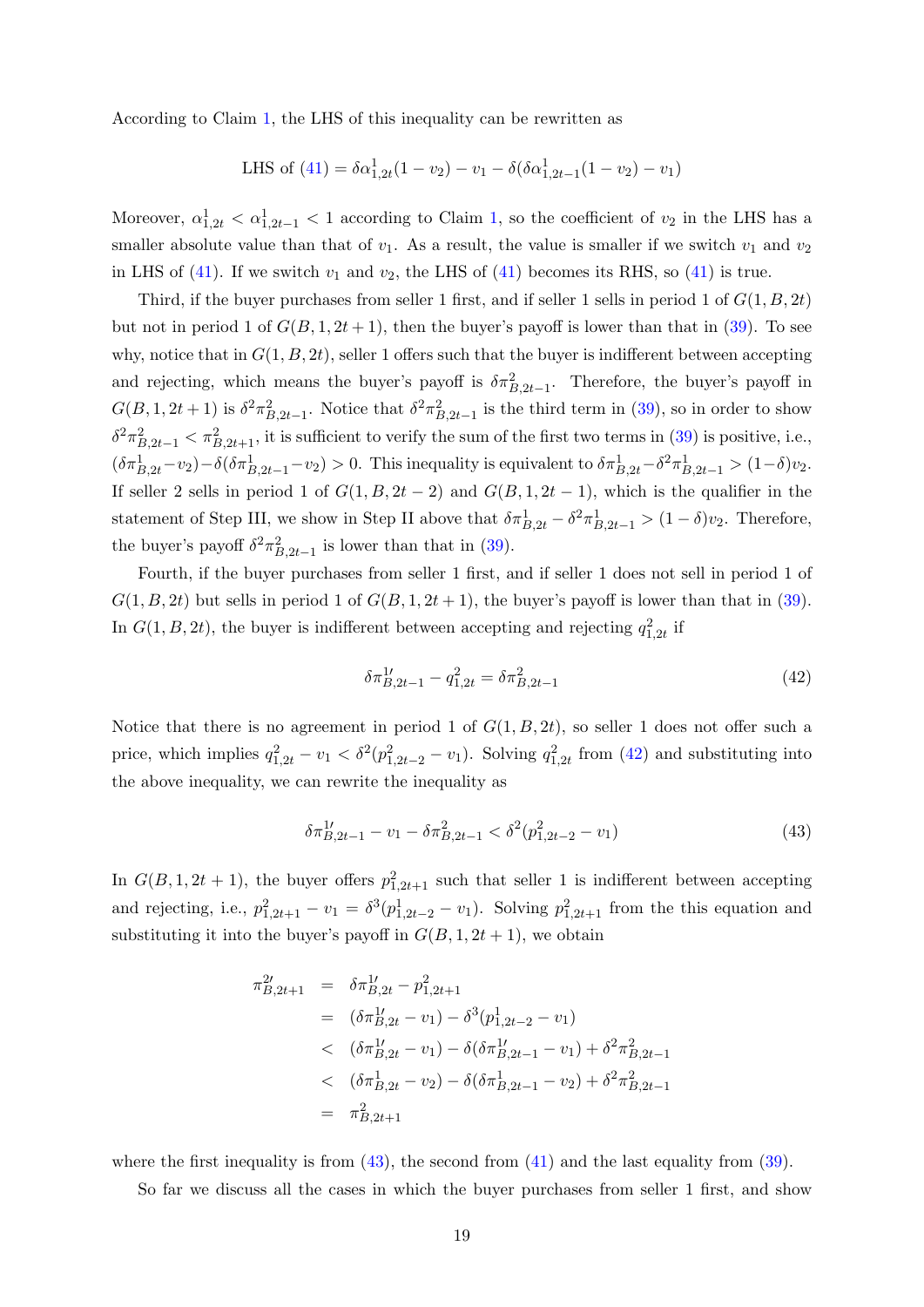that the buyer's payoff in each case is lower than that in [\(39\)](#page-17-1). Hence, the statement in Step III is true.

**Step IV.** We prove Claim [9](#page-15-0) by induction. If seller 2 sells in period 1 of  $G(2, B, 2t - 2)$  and  $G(B, 2, 2t-1)$  with  $2t-1 \geq 3$ , Step II implies that if the buyer chooses to bargain with seller 2 first when horizon is  $T + 2$ , seller 2 sells in period 1 of  $G(2, B, 2t)$  and  $G(B, 2, 2t+1)$ . Moreover, Step III implies that in the subgame given participation the buyer indeed chooses seller 2 to bargain with first. In the third point in Step III, we verify that the buyer's payoff in [\(39\)](#page-17-1) is indeed positive by purchasing from seller 2 first when  $T = 2t + 1$ . Thus, the mall is built for  $T = 2t + 1$  if seller 2 sells in period 1 of  $G(2, B, 2t - 2)$  and  $G(B, 2, 2t - 1)$  with  $T = 2t - 1$ . Finally, also in the third point in Step III, we verify that  $\delta \pi_{B,2t}^1 - \delta^2 \pi_{B,2t-1}^1 > (1 - \delta)v_2$ , which is [\(30\)](#page-12-1) for  $T = 2t + 1$ .

### Proof of Proposition 1 for  $N = 2$  and  $T = 2t + 1$ .

Consider a two-seller game with sellers 1 and 2. We start with  $T = 3$ , then Claim [7](#page-12-0) implies Proposition 1. In addition, Claim [7](#page-12-0) implies that if  $T = 3$ , the mall is built if and only if [\(30\)](#page-12-1) holds. First, consider the case in which the mall is not built when  $T = 3$ . Then, Claim [8](#page-14-0) implies that when  $T = 5$ , the mall is built if and only if [\(30\)](#page-12-1) holds for  $T = 5$ . Moreover, if the mall is built, the buyer purchases from seller 2 in period 1. Therefore, whether the mall is built, the two-seller game has the unique equilibrium outcome described as in Proposition 1, so the proposition holds for  $T = 5$ .

Second, consider the other case in which the mall is built when  $T = 3$ . Then, Claim [7](#page-12-0) implies seller 2 sells in period 1 of  $G(2, B, T - 1)$  and  $G(B, 2, T)$  for  $T = 3$ . Then, Claim [9](#page-15-0) implies the mall is built when  $T = 5$ , the buyer bargains with seller 2 first, and seller 2 sells in period 1 of  $G(2, B, T-1)$  and  $G(B, 2, T)$ . Hence, the two-seller game has a unique equilibrium outcome described as in Proposition 1, so the proposition holds for  $T = 5$ .

Using the property that the mall is built if and only if  $(30)$  holds for  $T = 3$ , we proves the proposition for  $T = 5$ . Moreover, Claims [8](#page-14-0) and [9](#page-15-0) imply that the mall is built if and only if [\(30\)](#page-12-1) holds for  $T = 5$ . Hence, more generally, using the property that the mall is built if and only if [\(30\)](#page-12-1) holds for  $T = 2t + 1 \ge 3$ , we can show the proposition for  $T = 2t + 3$  and that the mall is built if and only if [\(30\)](#page-12-1) holds for  $T = 2t + 3$ . Therefore, Proposition 1 holds in the two-seller game with any odd horizon.

To complete the analysis for odd horizons, the following result summarizes the evolution of different cases and the condition for the mall to be built.

**Claim 10** In the two-seller game given participation with horizon  $T = 2t + 2 \geq 4$ ,

- i) case " $\sqrt{\checkmark}$ " arises if [\(31\)](#page-12-2) holds
- ii) case " $\times$   $\checkmark$ " or " $\times$   $\times$ " arises if [\(31\)](#page-12-2) does not hold
- iii) " $\checkmark \checkmark$ '" for T − 2 implies " $\checkmark \checkmark$ '" for T
- iv) the mall is built if and only if  $(31)$  holds with a strict inequality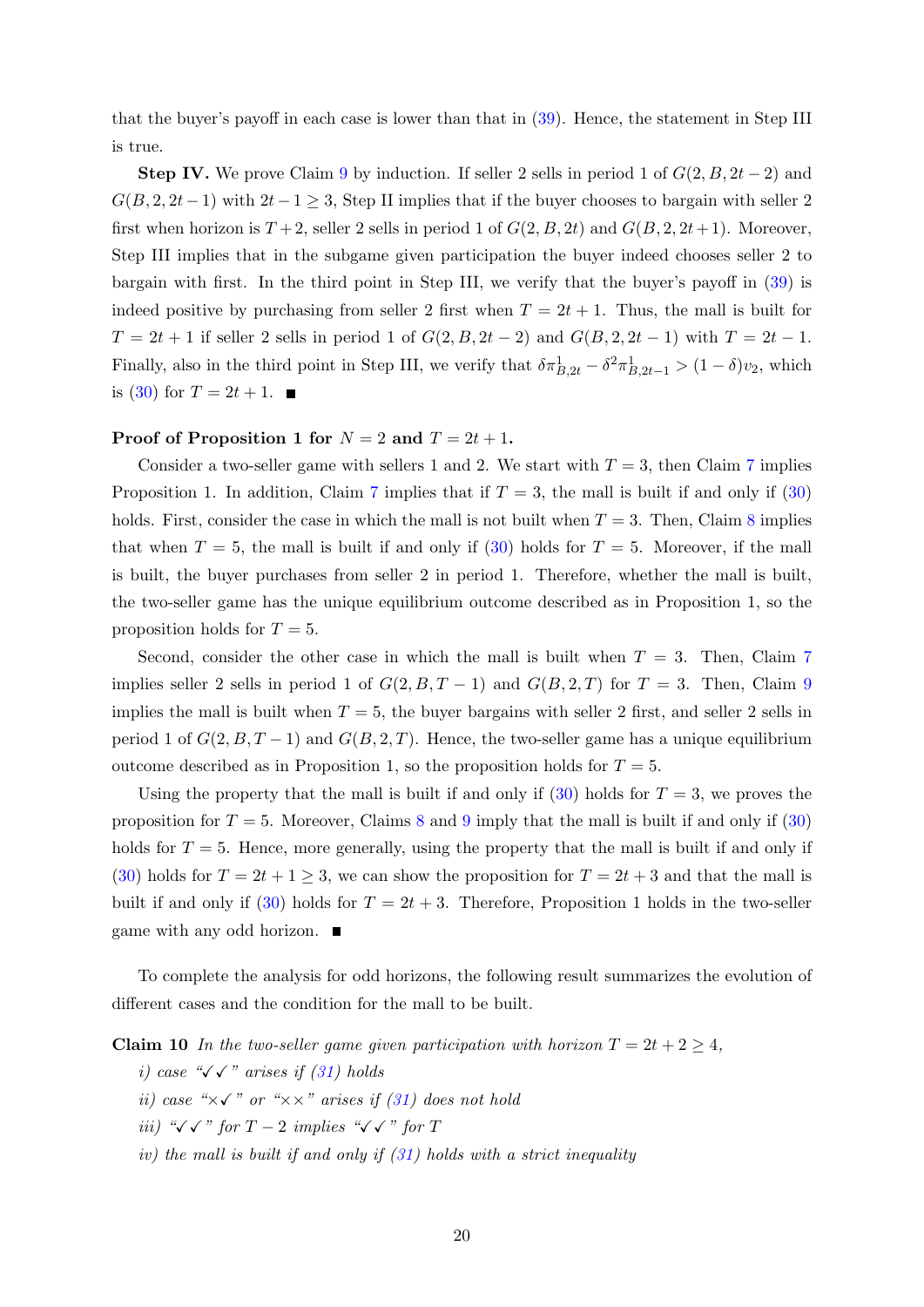**Proof.** According to Claims [7](#page-12-0) and [8,](#page-14-0) case " $\checkmark$   $\checkmark$ " arises if [\(31\)](#page-12-2) holds, and case " $\times\checkmark$ " or " $\times\times$ " arises otherwise. Thus, i) and ii) hold. Moreover, Claim [9](#page-15-0) implies that iii) holds. We show, in Claim [7,](#page-12-0) that the mall is built if and only if  $(30)$  holds for  $T = 3$ , and in Claims [8](#page-14-0) and [9](#page-15-0) that, for  $T = 2t + 1 > 3$ , the mall is built if and only if [\(30\)](#page-12-1) holds, which is exactly [\(31\)](#page-12-2) with a strict inequality. xHence, iv) is also true.  $\blacksquare$ 

## 2 The Proof of Proposition 1 for  $N > 2$

Using the properties of the one-seller game, we prove Proposition 1 in the two-seller game. All these properties are summarized in Claim [1.](#page-0-0) Next, we generalize these properties to the two-seller game in the claim below, and then use them to prove Proposition 1 in the three-seller game.

<span id="page-20-1"></span>**Claim 11** In the two-seller game with sellers 1 and 2, the mall is not built for horizon  $T = 2$ . If the mall is built for horizon  $T \geq 3$ ,

*i*) the buyer's equilibrium payoff  $\pi_{B,T}^2$  is a linear function of  $v_1$  and  $v_2$ 

 $ii)$   $\alpha_{2,T+2}^2 = 1 - \delta + \delta^2 \alpha_{2,T}^2$  and  $0 < \alpha_{1,T}^2 < \alpha_{2,T}^2 < 1$ , where  $\alpha_{i,T}^2$  is the absolute value of  $v_i$ 's coefficient in  $\pi_{B,T}^2$ 

iii)  $\pi^2_{B,T+2} = (\delta \pi^1_{B,T+1} - v_2) - \delta (\delta \pi^1_{B,T} - v_2) + \delta^2 \pi^2_{B,T}$ iv)  $\pi_{B,T}^2 > \pi_{B,T+2}^2$  if T is even, and  $\pi_{B,T}^2 < \pi_{B,T+2}^2$  if T is odd

**Proof.** Consider even horizons first. Suppose the mall is built for sellers with  $v_1$  and  $v_2$  and T, then let  $T_e^2$  be the longest even horizon such that the mall is not built for these sellers. Next, we show that in the buyer's payoff is

<span id="page-20-0"></span>
$$
\pi_{B,T_e^2}^2 = \delta \pi_{B,T_e^2 - 1}^1 - v_2 \tag{44}
$$

in the subgame given participation with horizon  $T_e^2$ . To see this, notice that for  $T_e^2 = 2$ , Claim [2](#page-2-0) implies  $\pi_{B,2}^2 = \delta \pi_{B,2}^1 - v_2$ , so [\(44\)](#page-20-0) is true. If  $T_e^2 > 2$ , case " $\checkmark \times$ " arises for horizons 4, [6,](#page-11-0) ...,  $T_e^2$  according to Claim [6.](#page-11-0) In the proof of Claim 6, we show that seller 2's surplus is zero for these horizons, so the buyer's payoff is the total surplus left for her and seller 2, which is  $\pi_{B,T_e^2}^2 = \delta \pi_{B,T_e^2-1}^1 - v_2.$ 

Claim [6](#page-11-0) implies that for any even horizon longer than  $T_e^2$ , the mall is built. Next, we prove the properties in Claim [11](#page-20-1) for horizon  $T_e^2 + 2$ . For  $T = T_e^2 + 2$ , case " $\checkmark \checkmark$ " arises and Claim [4](#page-3-4) implies that

<span id="page-20-2"></span>
$$
\pi_{B,T_e^2+2}^2 = \delta \pi_{B,T_e^2+1}^1 - v_2 - \delta(\delta \pi_{B,T_e^2}^1 - v_2) + \delta^2 \pi_{B,T_e^2}^2 \tag{45}
$$

which means iii) holds. Claim [1](#page-0-0) implies that both  $\pi^1_{B,T^2_e+1}$  and  $\pi^1_{B,T^2_e}$  are linear function of  $v_1$ , which combined with [\(44\)](#page-20-0) implies  $\pi^2_{B,T_e^2+2}$  is a linear function of  $v_1$  and  $v_2$ , so i) also holds. Because the mall is built for horizon  $T_e^2 + 2$ , so every player's surplus is positive. Then,  $0 < \alpha_{1,T_e^2+2}^2$ , otherwise seller 1's surplus is not positive. In addition,  $\alpha_{2,T_e^2+2}^2 < 1$ , otherwise the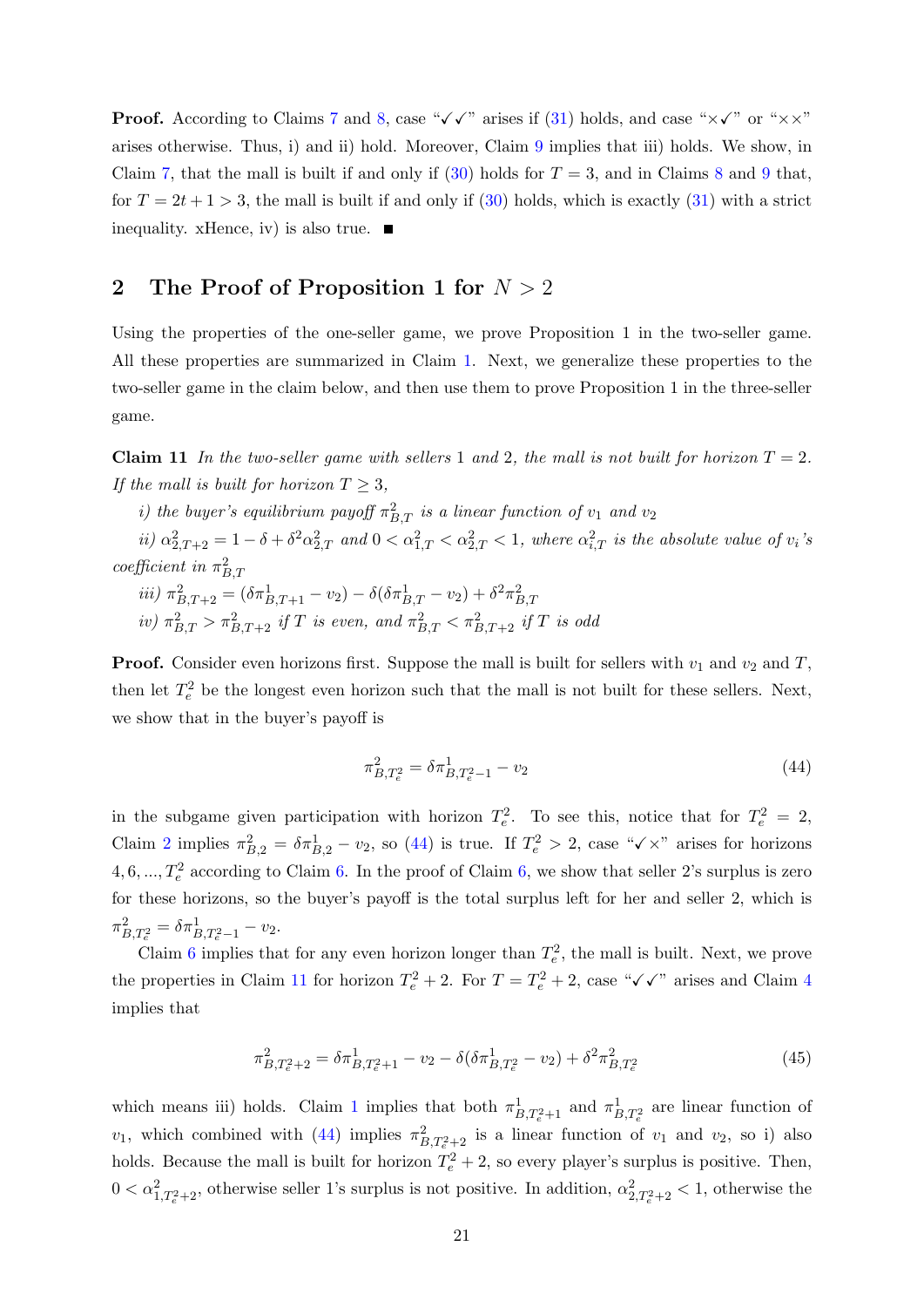buyer's surplus is zero. As a result, to show ii) for horizon  $T_e^2 + 2$ , it remains to verify  $\alpha_{1,T_e^2+2}^2$  <  $\alpha_{2,T_e^2+2}^2$ . In [\(45\)](#page-20-2), we have  $\alpha_{2,T_e^2+2}^2 = 1 - \delta + \delta^2 \alpha_{2,T_e^2}^2$  and  $\alpha_{1,T_e^2+2}^2 = \delta \alpha_{1,T_e^2+1}^1 - \delta^2 \alpha_{1,T_e^2}^1 + \delta^2 \alpha_{1,T_e^2}^2$ . From the expression of  $\pi^2_{B,T_e^2}$ , we have  $\alpha_{1,T_e^2}^2 < \alpha_{2,T_e^2}^2$ . Therefore, for ii) to hold for  $T = T_e^2 + 2$ , it is sufficient to show

<span id="page-21-1"></span>
$$
\delta \alpha^1_{1,T_e^2+1} - \delta^2 \alpha^1_{1,T_e^2} < 1 - \delta \tag{46}
$$

Because the mall is built for horizon  $T_e^2 + 2$ , condition [\(29\)](#page-11-1) in Claim [6](#page-11-0) implies  $\delta \pi_{B,T_e^2}^1 - v_2 \geq$  $\delta(\delta \pi^1_{B,T_e^2-1}-v_2)$ . Moving  $v_2$  to one side, this inequality becomes  $\delta \pi^1_{B,T_e^2}-\delta^2 \pi^1_{B,T_e^2-1} \ge (1-\delta)v_2 >$ 0, so

<span id="page-21-0"></span>
$$
\delta < \frac{\pi_{B,T_e^2}^1}{\pi_{B,T_e^2-1}^1} = \frac{(1-v_1)(1-\delta+\ldots+(-1)^{T_e^2-1}\delta^{T_e^2-1})}{(1-v_1)(1-\delta+\ldots+(-1)^{T_e^2-2}\delta^{T_e^2-2})}
$$
\n
$$
= \frac{1-\delta+\ldots+(-1)^{T_e^2-1}\delta^{T_e^2-1}}{1-\delta+\ldots+(-1)^{T_e^2-2}\delta^{T_e^2-2}} \tag{47}
$$

where the first equality is from Claim [1.](#page-0-0) Moreover, Claim [1](#page-0-0) also implies

<span id="page-21-2"></span>
$$
\delta \alpha_{1,T_e^2+1}^1 = \delta[1-\delta + \dots + (-1)^{T_e^2-1} \delta^{T_e^2}]
$$
  
\n
$$
= \delta(1-\delta) + \delta^2[1-\delta + \dots + (-1)^{T_e^2-1} \delta^{T_e^2-2}]
$$
  
\n
$$
< 1-\delta + \delta^2[1-\delta + \dots + (-1)^{T_e^2-1} \delta^{T_e^2-1}]
$$
  
\n
$$
= 1-\delta + \delta^2 \alpha_{1,T_e^2}^1
$$

where the inequality is from [\(47\)](#page-21-0). Hence, [\(46\)](#page-21-1) holds and ii) holds for  $T = T_e^2 + 2$ .

Next, we prove iv) for  $T = T_e^2 + 2$ . Substituting [\(44\)](#page-20-0) into [\(45\)](#page-20-2), we obtain

$$
\pi_{B,T_e^2+2}^2 = (\delta \pi_{B,T_e^2+1}^1 - v_2) - \delta(\delta \pi_{B,T_e^2}^1 - v_2) + \delta^2(\delta \pi_{B,T_e^2-1}^1 - v_2)
$$
  
\n
$$
= (\delta \pi_{B,\infty}^1 - v_2)(1 - \delta + \delta^2)
$$
  
\n
$$
+ \delta(\pi_{B,T_e^2+1}^1 - \pi_{B,\infty}^1) - \delta^2(\pi_{B,T_e^2}^1 - \pi_{B,\infty}^1) + \delta^3(\pi_{B,T_e^2-1}^1 - \pi_{B,\infty}^1)
$$
  
\n
$$
= (\delta \pi_{B,\infty}^1 - v_2)(1 - \delta + \delta^2) + \sum_{t=1}^3 \underbrace{[(-1)^{t-1} \delta^t(\pi_{B,T_e^2+2-t}^1 - \pi_{B,\infty}^1)]}_{>0}
$$

where the last term is positive because of iv) of Claim [1.](#page-0-0) Similar to  $(45)$ , we have

$$
\pi_{B,T_e^2+4}^2 = \delta \pi_{B,T_e^2+3}^1 - v_2 - \delta(\delta \pi_{B,T_e^2+2}^1 - v_2) + \delta^2 \pi_{B,T_e^2+2}^2
$$
  
= 
$$
(\delta \pi_{B,\infty}^1 - v_2)(1 - \delta + \delta^2 - \delta^3 + \delta^4) + \sum_{t=1}^5 \underbrace{[(-1)^{t-1} \delta^t (\pi_{B,T_e^2+4-t}^1 - \pi_{B,\infty}^1)]}_{>0}
$$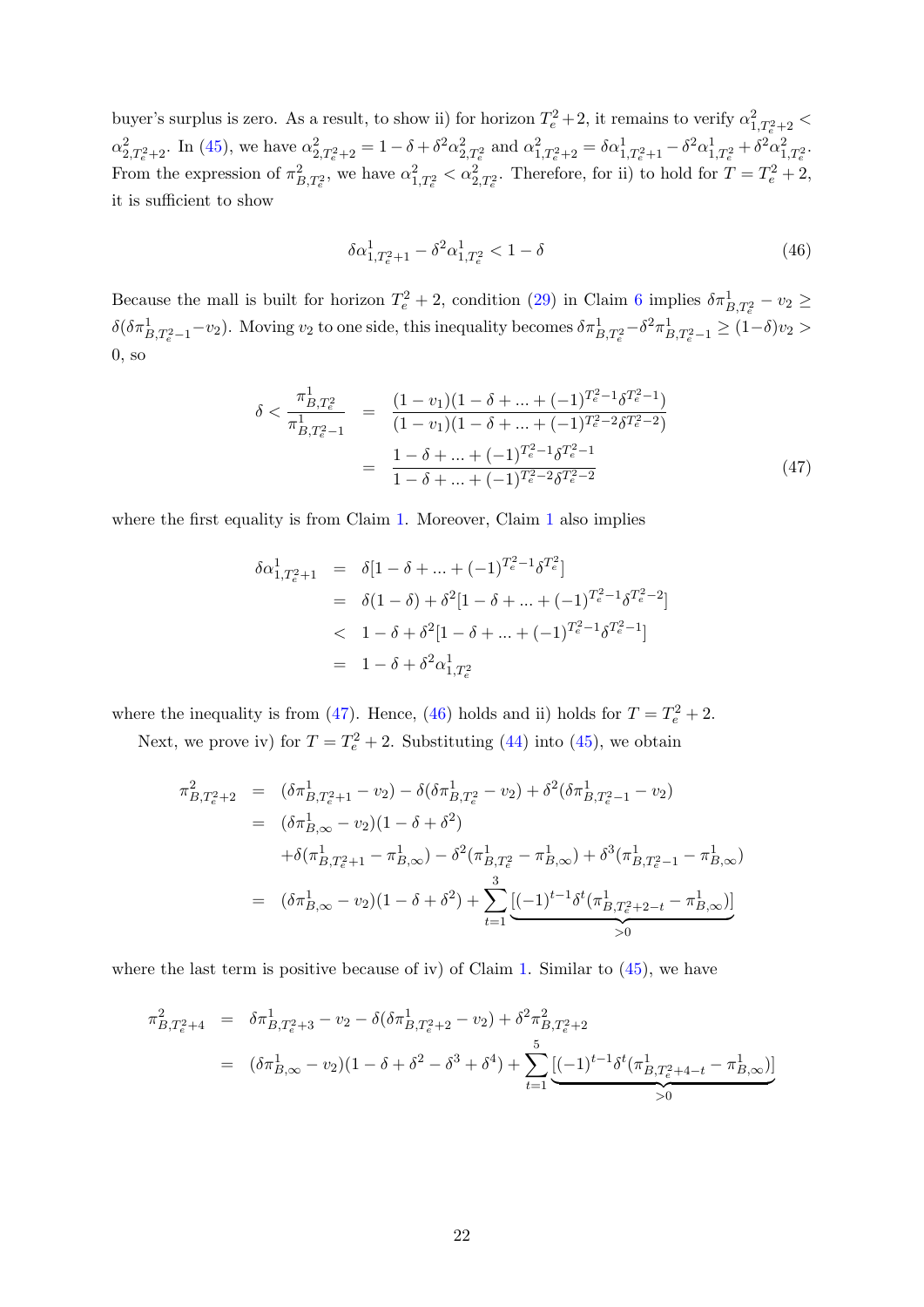Therefore,

$$
\pi_{B,T_e^2+2}^2 - \pi_{B,T_e^2+4}^2 = (\delta \pi_{B,\infty}^1 - v_2)(\delta^3 - \delta^4) + \sum_{t=1}^3 [(-1)^{t-1} \delta^t (\pi_{B,T_e^2+2-t}^1 - \pi_{B,\infty}^1)] - \sum_{t=1}^5 [(-1)^{t-1} \delta^t (\pi_{B,T_e^2+4-t}^1 - \pi_{B,\infty}^1)] \tag{48}
$$

Recall that we obtain  $\delta \pi_{B,T_e^2}^1 - v_2 \ge \delta(\delta \pi_{B,T_e^2-1}^1 - v_2)$  below [\(47\)](#page-21-0), so

<span id="page-22-0"></span>
$$
(\delta \pi_{B,\infty}^1 - v_2)(1 - \delta) \ge -\delta(\pi_{B,T_e^2}^1 - \pi_{B,\infty}^1) + \delta^2(\pi_{B,T_e^2-1}^1 - \pi_{B,\infty}^1)
$$

Substituting this inequality into [\(48\)](#page-21-2), we obtain

$$
\pi_{B,T_e^2+2}^2 - \pi_{B,T_e^2+4}^2
$$
\n
$$
\geq -\underbrace{\frac{-\delta^4(\pi_{B,T_e^2}^1 - \pi_{B,\infty}^1)}{>0} + \underbrace{\delta^5(\pi_{B,T_e^2-1}^1 - \pi_{B,\infty}^1)}_{>0} + \sum_{t=1}^3 [(-1)^{t-1} \delta^t(\pi_{B,T_e^2+2-t}^1 - \pi_{B,\infty}^1)]
$$
\n
$$
+ \delta^4 \underbrace{(\pi_{B,T_e^2}^1 - \pi_{B,\infty}^1)}_{<0} - \delta^5 \underbrace{(\pi_{B,T_e^2-1}^1 - \pi_{B,\infty}^1)}_{>0} - \sum_{t=1}^3 [(-1)^{t-1} \delta^t(\pi_{B,T_e^2+4-t}^1 - \pi_{B,\infty}^1)]
$$
\n
$$
= \sum_{t=1}^3 \underbrace{[(-1)^{t-1} \delta^t(\pi_{B,T_e^2+2-t}^1 - \pi_{B,\infty}^1)]}_{>0} - \sum_{t=1}^3 \underbrace{[(-1)^{t-1} \delta^t(\pi_{B,T_e^2+4-t}^1 - \pi_{B,\infty}^1)]}_{>0}
$$
\n
$$
> 0
$$

where the last inequality is from iv) of Claim [1.](#page-0-0) Therefore, iv) is also true for  $T = T_e^2 + 2$ . We have shown properties i) to iv) for  $T = T_e^2 + 2$ . Using the same argument, we can prove these properties for even horizons longer than  $T_e^2 + 2$ .

Consider odd horizons. Suppose the mall is built for sellers with  $v_1$  and  $v_2$  and an odd horizon T, then let  $T_o^2 \geq 3$  be the longest odd horizon such that the mall is not built for these sellers. Next, we show that in the buyer's payoff is  $\pi^2_{B,T_o^2} = 0$ . To see this, recall that in the proof of Claim [7,](#page-12-0) we show that the buyer's payoff is zero for  $T = 3$  in the cases " $\times \times$ " and " $\times\checkmark$ ". Then, if the horizon is  $T = 5$ , the buyer's payoff is zero in case " $\times\times$ ". Moreover, if case " $\times$  " $\times$ " arises for T = 5, seller 2 offers such that the buyer is indifferent between accepting and rejecting, so the buyer's payoff for  $T = 5$  is  $\delta^2 \pi_{B,3}^2$ . Claim [8](#page-14-0) implies that if one of the two cases arises for  $T = 5$ , then one of the two cases arises for  $T = 3$ . In either case,  $\pi_{B,3}^2 = 0$ , so if case " $\times$  " $\times$ " arises for T = 5, the buyer's payoff is zero. Hence, the buyer's payoff is zero for T = 5 in the cases " $\times\times$ " and " $\times\times$ ". Similarly, the buyer's payoff is zero for horizon  $T_o^2$  because one of the two cases arises. That is,  $\pi^2_{B,T_o^2} = 0$ .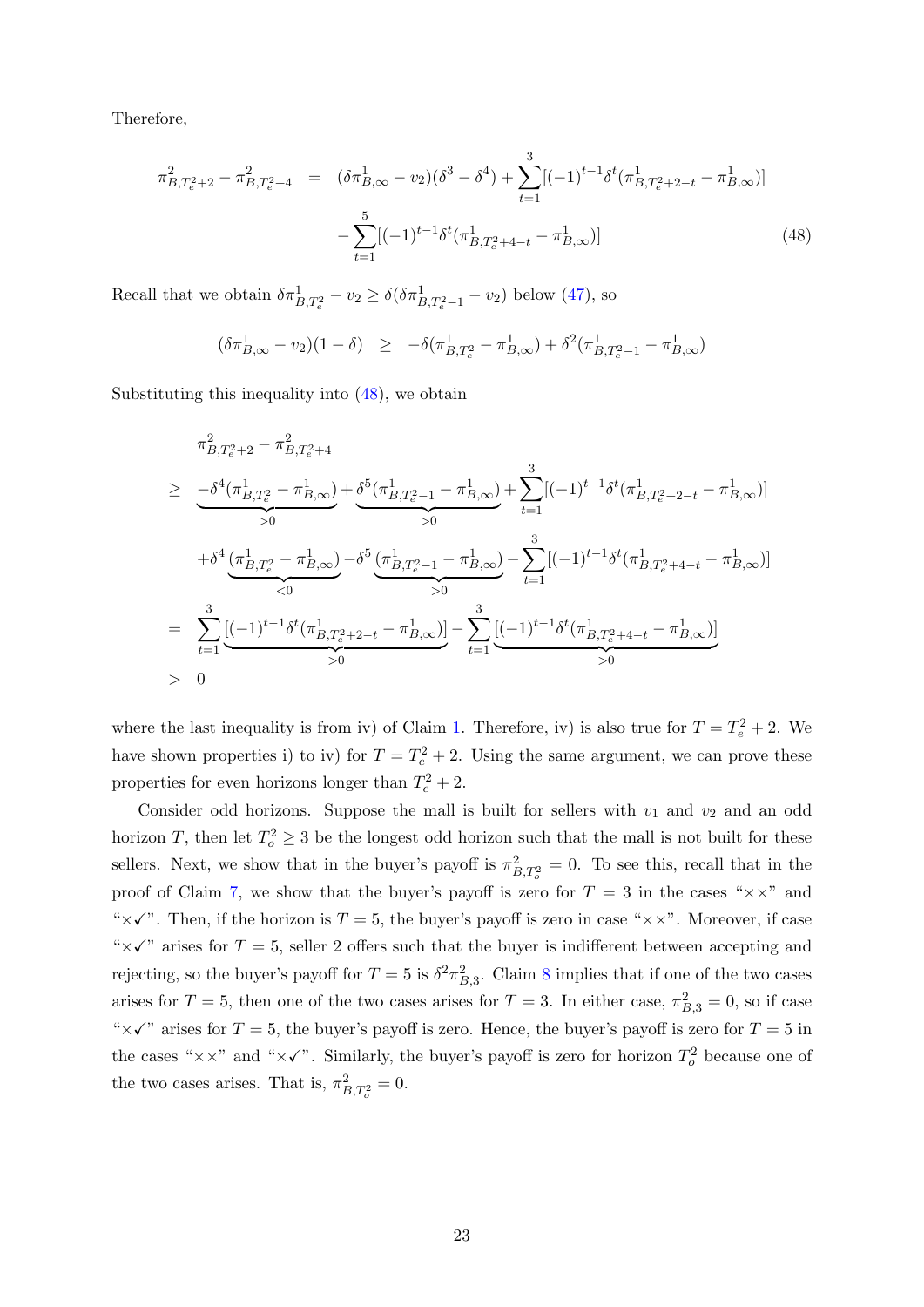Then, by the same argument deriving [\(39\)](#page-17-1), we have

$$
\pi_{B,T_o^2+2}^2 = \delta \pi_{B,T_o^2+1}^1 - v_2 - \delta (\delta \pi_{B,T_o^2}^1 - v_2) + \delta^2 \pi_{B,T_o^2}^2
$$
  
=  $\delta \pi_{B,T_o^2+1}^1 - v_2 - \delta (\delta \pi_{B,T_o^2}^1 - v_2)$  (49)

Recall that both  $\pi^1_{B,T_o^2+1}$  and  $\pi^1_{B,T_o^2}$  are linear functions of  $v_1$ , so  $\pi^2_{B,T_o^2+2}$  above is a linear function of  $v_1$  and  $v_2$ , which proves i) for  $T = T_o^2 + 2$ . Moreover, according to Claim [1,](#page-0-0) the absolute values of the coefficients of  $v_1$  in  $\pi^1_{B,T_o^2+1}$  and  $\pi^1_{B,T_o^2}$  are  $\alpha^1_{1,T_o^2+1}$  and  $\alpha^1_{1,T_o^2}$  respectively. Then, the absolute value of  $v_1$  in [\(49\)](#page-22-0) is  $\alpha_{1,T_o^2+2}^2 = \delta \alpha_{1,T_o^2+1}^1 - \delta^2 \alpha_{1,T_o^2}^1 < \delta \alpha_{1,T_o^2}^1 (1 - \delta) < 1 - \delta =$  $\alpha_{2,T_o^2+2}^2$ , where the inequalities are from  $\alpha_{1,T_o^2+1}^1 < \alpha_{1,T_o^2}^1 < 1$  for the odd horizon  $T_o^2$  according to Claim [1.](#page-0-0) In addition,  $\alpha_{1,T_o^2+2}^2 > 0$ , otherwise seller 1 receives a zero surplus and does not participate, and  $\alpha_{1,T_o^2}^2 = 1 - \delta < 1$ . Hence,  $0 < \alpha_{1,T_o^2+2}^2 < \alpha_{2,T_o^2+2}^2 < 1$ . By the same argument derving [\(39\)](#page-17-1), we have

<span id="page-23-0"></span>
$$
\pi_{B,T_o^2+4}^2 = \delta \pi_{B,T_o^2+3}^1 - v_2 - \delta(\delta \pi_{B,T_o^2+2}^1 - v_2) + \delta^2 \pi_{B,T_o^2+2}^2 \tag{50}
$$

so  $\alpha_{2,T_o^2+4}^2 = 1 - \delta + \delta^2 \alpha_{2,T_o^2+2}^2$ . Hence, ii) holds for  $T = T_o^2 + 2$ . Equation [\(50\)](#page-23-0) also implies iii) holds for  $T = T_o^2 + 2$ . Subsituting [\(49\)](#page-22-0) into [\(50\)](#page-23-0), we obtain

<span id="page-23-1"></span>
$$
\pi_{B,T_o^2+4}^2 = \delta \pi_{B,T_o^2+3}^1 - v_2 - \delta(\delta \pi_{B,T_o^2+2}^1 - v_2) + \delta^2(\delta \pi_{B,T_o^2+1}^1 - v_2) - \delta^3(\delta \pi_{B,T_o^2}^1 - v_2)
$$
  
= 
$$
(\delta \pi_{B,\infty}^1 - v_2)(1 - \delta + \delta^2 - \delta^3) + \sum_{t=1}^4 \underbrace{[(-1)^{t-1} \delta^t(\pi_{B,T_o^2+4-t}^1 - \pi_{B,\infty}^1)]}_{\leq 0}
$$

Similarly, we can rewrite [\(49\)](#page-22-0) as

$$
\pi_{B,T_o^2+2}^2 = (\delta \pi_{B,\infty}^1 - v_2)(1 - \delta) + \sum_{t=1}^2 \underbrace{[(-1)^{t-1} \delta^t (\pi_{B,T_o^2+2-t}^1 - \pi_{B,\infty}^1)]}_{\leq 0} \tag{51}
$$

Therefore,

<span id="page-23-2"></span>
$$
\pi_{B,T_o^2+4}^2 - \pi_{B,T_o^2+2}^2 = (\delta \pi_{B,\infty}^1 - v_2)(\delta^2 - \delta^3) + \sum_{t=1}^4 \underbrace{[(-1)^{t-1} \delta^t (\pi_{B,T_o^2+4-t}^1 - \pi_{B,\infty}^1)]}_{\leq 0}
$$
\n
$$
- \sum_{t=1}^2 \underbrace{[(-1)^{t-1} \delta^t (\pi_{B,T_o^2+2-t}^1 - \pi_{B,\infty}^1)]}_{\leq 0}
$$
\n
$$
(52)
$$

Recall that the mall is built for horizon  $T_o^2 + 2$ , so the buyer's payoff must be positive, which combined with [\(51\)](#page-23-1) implies

<span id="page-23-3"></span>
$$
(\delta \pi_{B,\infty}^1 - v_2)(1 - \delta) > - \sum_{t=1}^2 \underbrace{[(-1)^{t-1} \delta^t (\pi_{B,T_o^2 + 2 - t}^1 - \pi_{B,\infty}^1)]}_{<0}
$$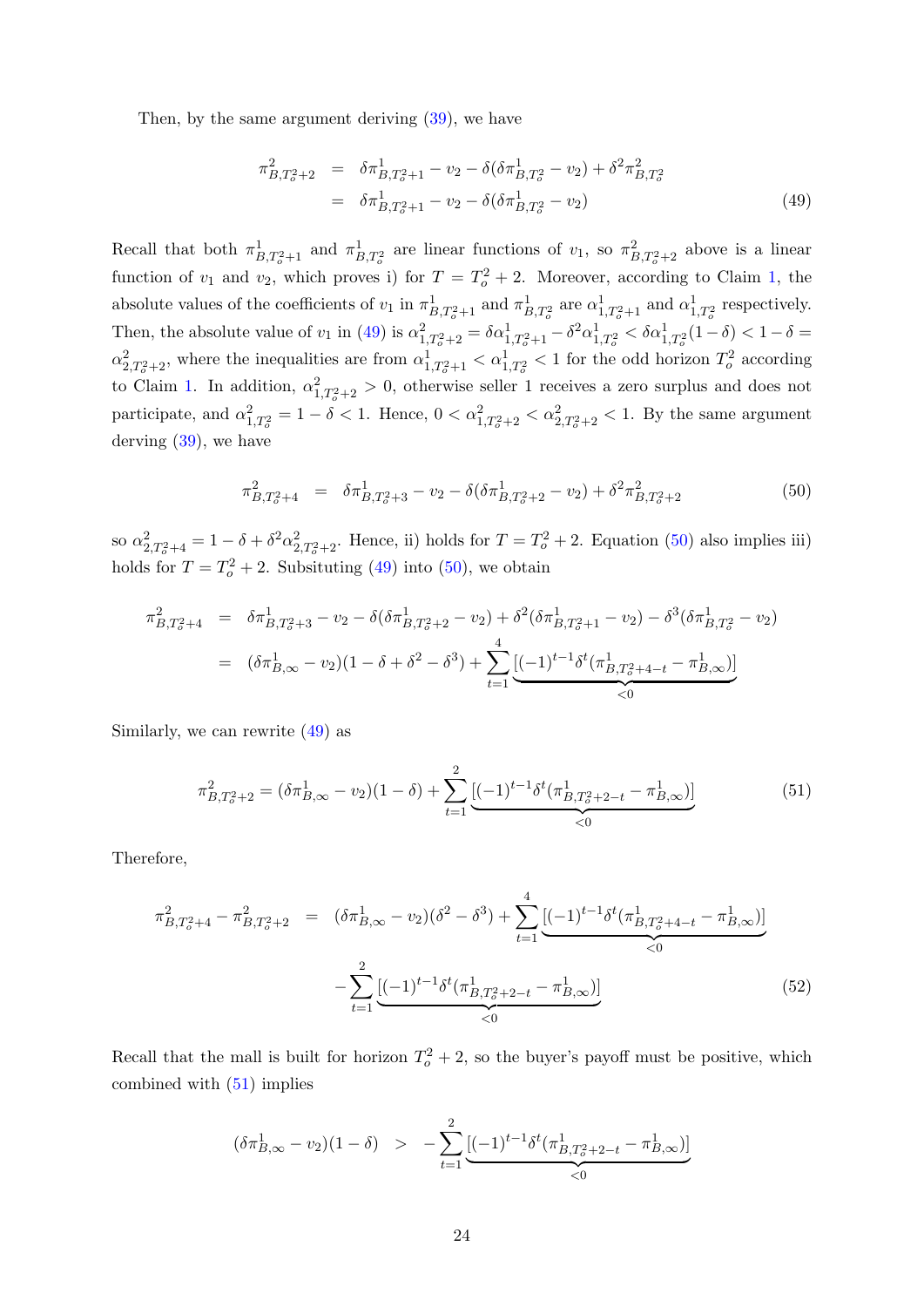where the second inequality is from iv) in Claim  $1$  for odd horizons. Substituting this inequality into  $(52)$ , we have

$$
\pi_{B,T_o^2+4}^2 - \pi_{B,T_o^2+2}^2
$$
\n
$$
> \sum_{t=1}^4 \underbrace{\left[(-1)^{t-1} \delta^t (\pi_{B,T_o^2+4-t}^1 - \pi_{B,\infty}^1) \right]}_{< 0}
$$
\n
$$
- \sum_{t=1}^2 \underbrace{\left[(-1)^{t-1} \delta^t (\pi_{B,T_o^2+2-t}^1 - \pi_{B,\infty}^1) \right]}_{< 0} - \delta^2 \sum_{t=1}^2 \underbrace{\left[(-1)^{t-1} \delta^t (\pi_{B,T_o^2+2-t}^1 - \pi_{B,\infty}^1) \right]}_{< 0}
$$
\n
$$
= \sum_{t=1}^2 \underbrace{\left[(-1)^{t-1} \delta^t (\pi_{B,T_o^2+4-t}^1 - \pi_{B,\infty}^1) \right]}_{< 0} + \delta^2 \sum_{t=1}^2 \underbrace{\left[(-1)^{t-1} \delta^t (\pi_{B,T_o^2+2-t}^1 - \pi_{B,\infty}^1) \right]}_{< 0}
$$
\n
$$
- \sum_{t=1}^2 \underbrace{\left[(-1)^{t-1} \delta^t (\pi_{B,T_o^2+2-t}^1 - \pi_{B,\infty}^1) \right]}_{< 0} - \delta^2 \sum_{t=1}^2 \underbrace{\left[(-1)^{t-1} \delta^t (\pi_{B,T_o^2+2-t}^1 - \pi_{B,\infty}^1) \right]}_{< 0}
$$
\n
$$
> 0
$$

where the last inequality is from  $0 > (-1)^{t-1} (\pi^1_{B,T_o^2+4-t} - \pi^1_{B,\infty}) > (-1)^{t-1} (\pi^1_{B,T_o^2+2-t} - \pi^1_{B,\infty})$ due to Claim [1.](#page-0-0) Therefore, iv) is also true for  $T = T_0^2 + 2$ . We have shown properties i) to iv) for  $T = T_o^2 + 2$ . Using the same argument, we can prove these properties for even horizons longer than  $T_o^2 + 2$ .

**Remark 1** Note that the orders of  $\pi_{B,T}^1$  and  $\pi_{B,T}^2$  are different. In the one-seller game,  $\pi_{B,T}^1$ for an odd T is larger than  $\pi^1_{B,T'}$  for an even T'. In the two-seller game,  $\pi^2_{B,T}$  for an odd T is lower than  $\pi^1_{B,T'}$  for an even T'. To see why, notice that if  $T = N$ , there is exactly one period for each seller, so there is no time for the sellers to counter offers. As a result, the buyer's bargaining power is the largest for  $T = N$ , as the power reduces as the horizon becomes longer.

**Proof of Proposition 1 for**  $N \geq 3$ . The proofs of Claims [2](#page-2-0)[-9](#page-15-0) are readily to be extended to the N-seller games except that instead of the properties in Claim [1,](#page-0-0) we need to use their counterparts in Claim [11.](#page-20-1) Recall that we use the properties in the one-seller game (in Claim [1\)](#page-0-0) to prove the proposition in the two-seller game, so we need to use the properties in the two-seller game (in Claim [11\)](#page-20-1) to show the proposition in the three-seller game. As a result, we only sketch the proof for  $N = 3$  below.

For odd horizons  $T \geq 3$ , we also have three cases " $\times \times$ ", " $\times \times$ " and " $\times \times$ " as in Figure [1.](#page-2-1) More generally, for even horizons for an even number of sellers and for odd horizons for an odd number of sellers, there three cases as in Figure [1.](#page-2-1) Note that in the three-player game, these cases refer to agreement between the buyer and the smallest seller 3. Then, following the same analysis in Claims [2-](#page-2-0)[5,](#page-8-0) we can prove Proposition 1 for three sellers and odd horizons.

For even horizons  $T \geq 4$ , we have three cases " $\times \times$ ", " $\times \checkmark$ " and " $\checkmark \checkmark$ " as in Figure [2.](#page-2-1) Then, following the same analysis in Claims [7-](#page-12-0)[9,](#page-15-0) we can prove Proposition 1 for three sellers and even horizons.